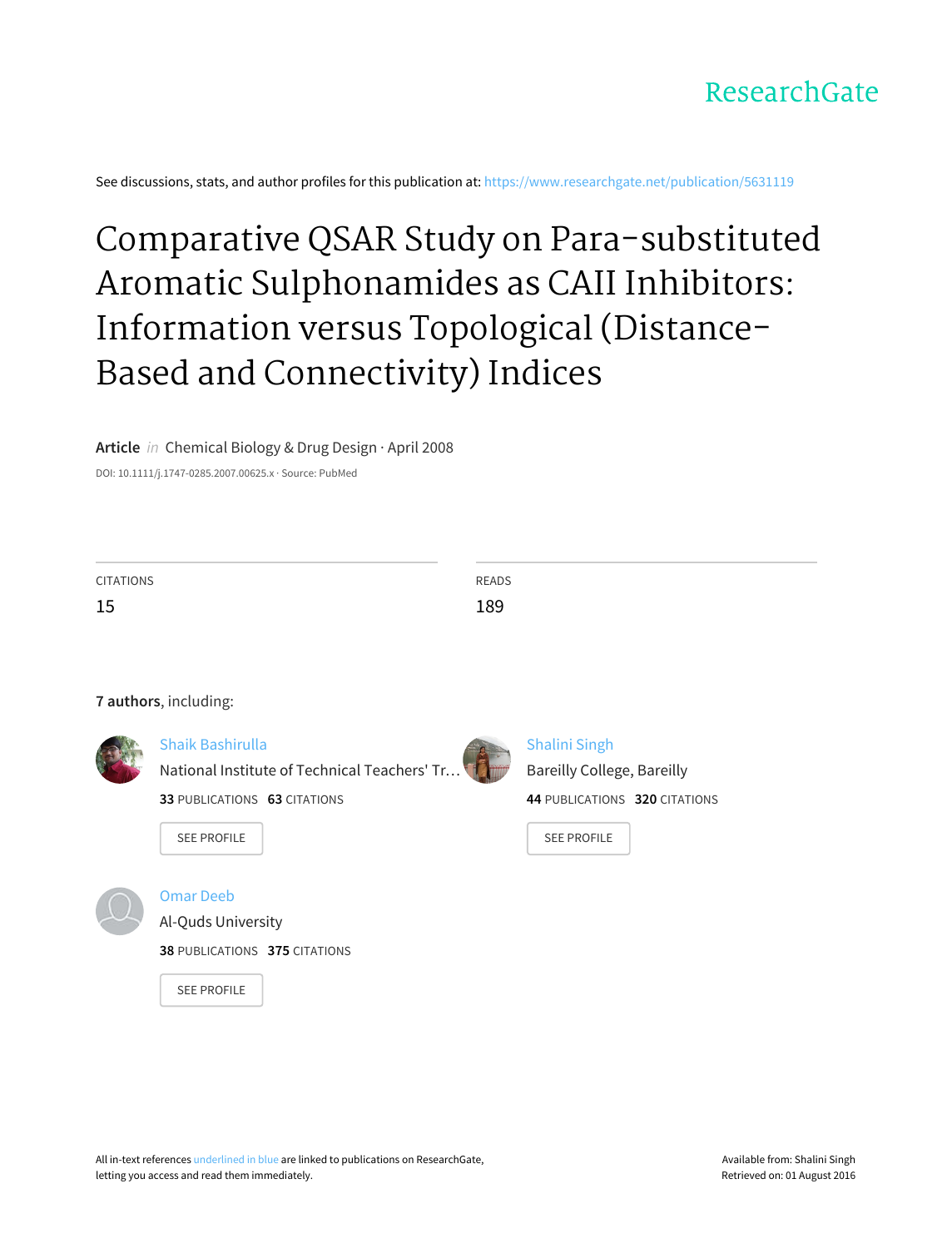# Comparative QSAR Study on Para-substituted Aromatic Sulphonamides as CAII Inhibitors: Information versus Topological (Distance-Based and Connectivity) Indices

## Jyoti Singh<sup>1</sup>, Basheerulla Shaik<sup>1</sup>, Shalini Singh<sup>2</sup>, Vijay K. Agrawal<sup>1</sup>, Padmakar V. Khadikar<sup>3,\*</sup>, Omar Deeb<sup>4</sup> and Claudiu **T. Supuran<sup>5</sup>**

<sup>1</sup> OSAR and Computer Chemical Laboratories, A.P.S. University, Rewa-486 003, India

<sup>2</sup>Department of Chemistry, Bareilly College, Bareilly 243001, UP, India

<sup>3</sup> Research Division, Laxmi Fumigation and Pest Control, Pvt. Ltd., 3, Khatipura, Indore 452 007, India

4 Faculty of Pharmacy, Al-Quds University, PO Box 20002, Jerusalem, **Palestine** 

5 Laboratorio di Chimica Bioinorganica, Dipartimento di Chimica, University of Florence, via della Lastruccia, 3, RM-188, Polo

Scientifico, 50019 Sesto Fioventino, Fireze, Italy

\*Corresponding author: Padmakar V Khadikar,

pvkhadikar@rediffmail.com

Comparative quantitative structure–activity relationship studies on para-substituted aromatic sulphonamides carbonic anhydrase II (CAII) inhibitors are reported in this paper. The study is made utilizing (i) information indices along; (ii) distance-based and connectivity indices and (iii) combination of information, distance-based and connectivity type topological indices. The study has shown that distance-based and connectivity type indices are superior for modelling, monitoring and estimating CAII inhibition. The results are critically discussed using a variety of statistical parameters. Our results show that starting from the mono-parametric regression itself, our results are superior: Furthermore, our methodology allowed carrying out much higher-parametric regressions, yielding a nine-parametric model with  $R^2$  as high as 0.8375. The eightparametric regression, gave  $R^2$  = 0.8343. As there is not much difference, we have considered the eight-parametric regression the best.

Key words: aromatic sulphonamides, carbonic anhydrase II, information indices, QSAR, regression analysis, topological indices

Received 24 June 2007, revised and accepted for publication 19 December 2007

#### Introduction

Quantitative structure–activity relationships (QSAR) are widely used in modelling a variety of physico-chemical parameters as well as biological activity of chemically active compounds (1). In most cases, topological indices such as Wiener (W) (2), Randic connectivity (3,4), Kier–Hall valence connectivity (5,6), Szeged (Sz) (7–10) and Padmakar-Ivan (PI) (11–18) indices are used. Recently, we advocated the use of Balaban and Balaban type indices for modelling carbonic anhydrase inhibitors (19–21).

QSAR study on carbonic anhydrase inhibitors were studied earlier by us (22–28) and also by many other authors (29–31) through QSAR. Needless to say, carbonic anhydrases (CAs, EC 4.2.1.1) are the metallo-enzymes and were extensively studied in the last decade. Also, that sulphonamides represent an important class of biological active compounds and lead to different classes of pharmacological agents such as antibacterial sulphonamides, sulphonamides that inhibits the zinc-enzyme carbonic anhydrase, which are then used in the treatment of some of diabetes, antithyroid drugs and others (1).

Recently, one of the authors (Supuran) has reported QSAR study on para-substituted aromatic sulphonamides as CAII inhibitors using information indices (30) in which a set of 47 compounds were initially modelled using 29 topological indices, which ultimately resulted into four models with excellent statistics. Of these four models, a model containing  ${}^1\chi_{inf}$ ,  ${}^0\chi_{inf}$ ,  ${}^1\chi_{inf}$  along with N-rings (tetra-parametric model in the following table) as the correlating parameters is found the best. In arriving at these excellent models, successive regression analyses up to five-parametric regressions were performed by Supuran and the results are summarized below:

| Model                  | $R^2$  | <b>RMS</b> |       |
|------------------------|--------|------------|-------|
| (i) Bi-parametric      | 0.6642 | 0.2926     | 43.52 |
| (ii) Tri-parametric    | 0.6984 | 0 2773     | 33 18 |
| (iii) Tetra-parametric | 0.7283 | 0.2632     | 28 14 |
| (iv) Penta-parametric  | 0.7296 | 0 2625     | 22 12 |

Considering the similar statistics of tetra- and penta-parametric regression, no higher parametric regressions were performed by Supuran and also depending upon lesser number of correlating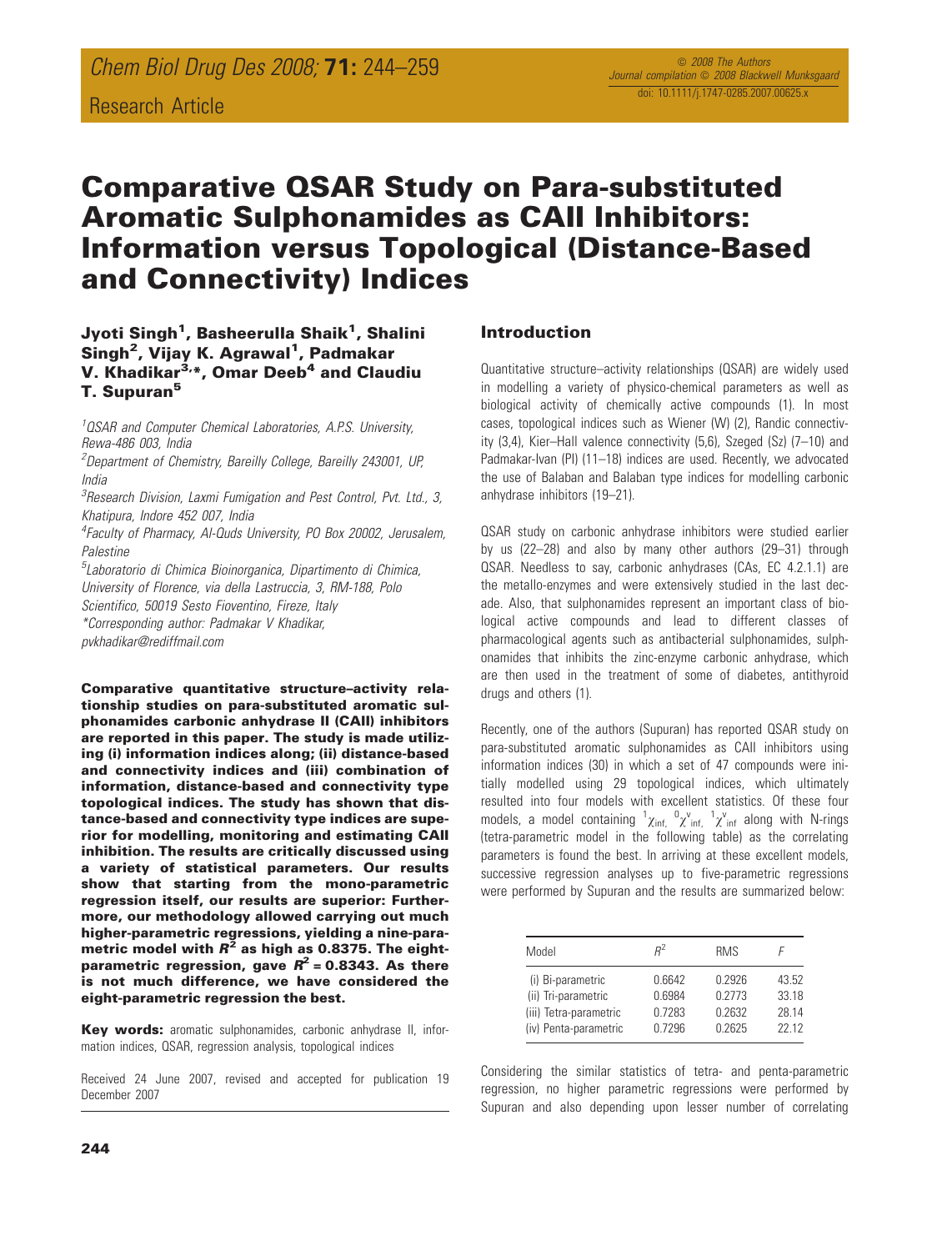

Figure 1: Structural details of para-substituted aromatic sulphonamides used in the present study.

parameters, the four-parametric regression was considered the best. In an attempt to obtain still better results, we undertook this study which, as discussed below, establishes that the methodology used by us in the present study is far superior to the earlier method (30). As will be discussed, our results show that starting from the mono-parametric regression itself, our results are superior. Furthermore, our methodology allowed carrying out much higher-parametric regressions, yielding a nine-parametric model with  $R^2$  as high as 0.8375. The eight-parametric regression, gave  $R^2$  = 0.8343. As there is not much difference, we have considered the eight-parametric regression the best. The results are now taken up for discussion.

#### Results and Discussion

The structural details of the sulphonamides used are given in Figure 1. They incorporate hydrazine moieties, urea, sulfaureas or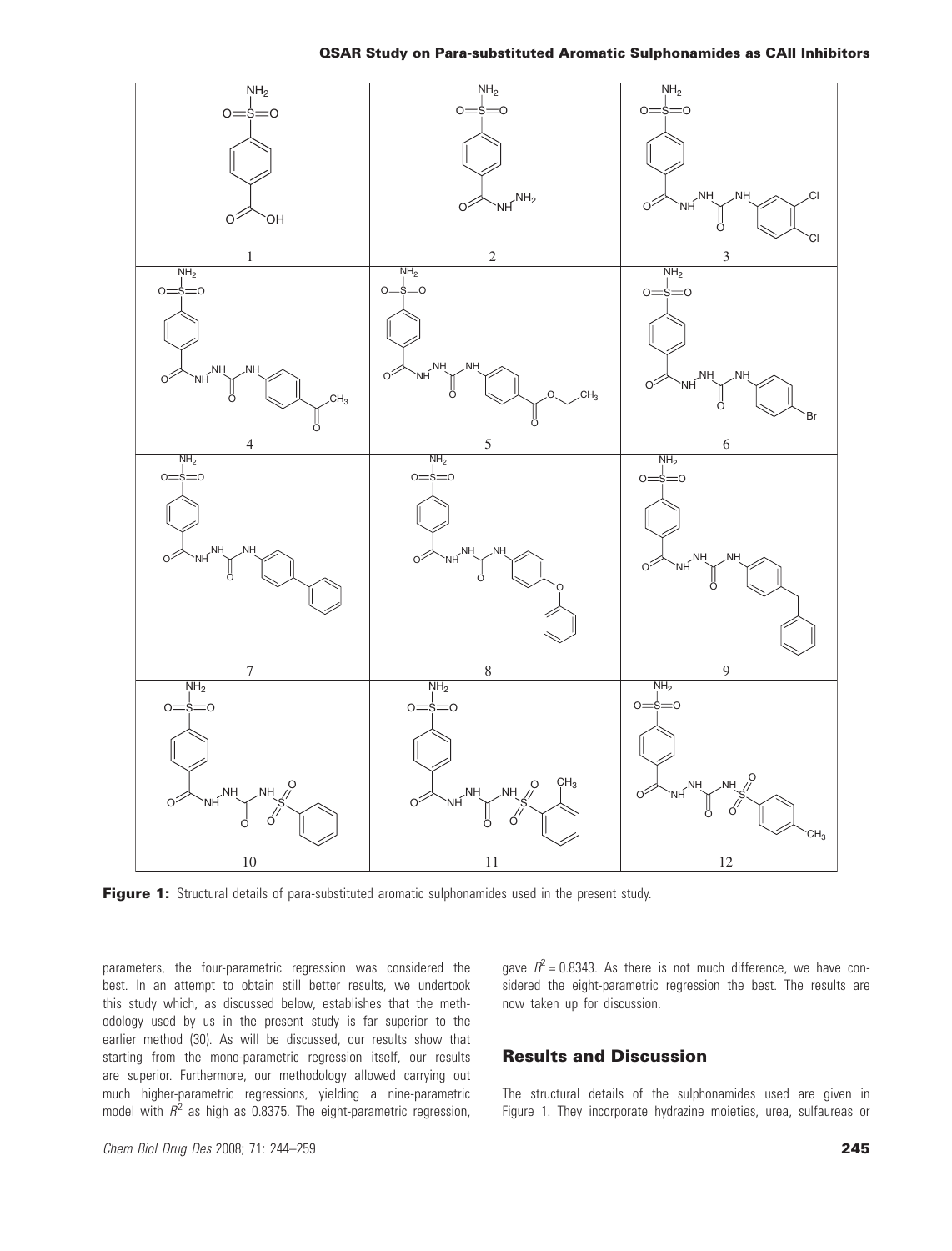

Figure 1: (Continued)

a simple aliphatic tail. The experimental activity (30) and the calculated values of topological indices are summarized in Tables 1–3. These indices are 2D descriptors accounting for internal atom arrangement of the compound and encode in numerical form, information about molecular size, shape, branching, presence of heteroatom and multiple bonds. To decide which topological indices are useful for proposing appropriate model for modelling the activity, we performed variable selection in multiple regression analysis. This helped us to set up the best combination of descriptors and thus propose the best model. This procedure adopted by us also helps us to arrive at the optimal model complex in predicting a response variable by a reduced set of descriptors out of the larger pool, which are not highly intercorrelated. Even if by chance, one or more proposed models contain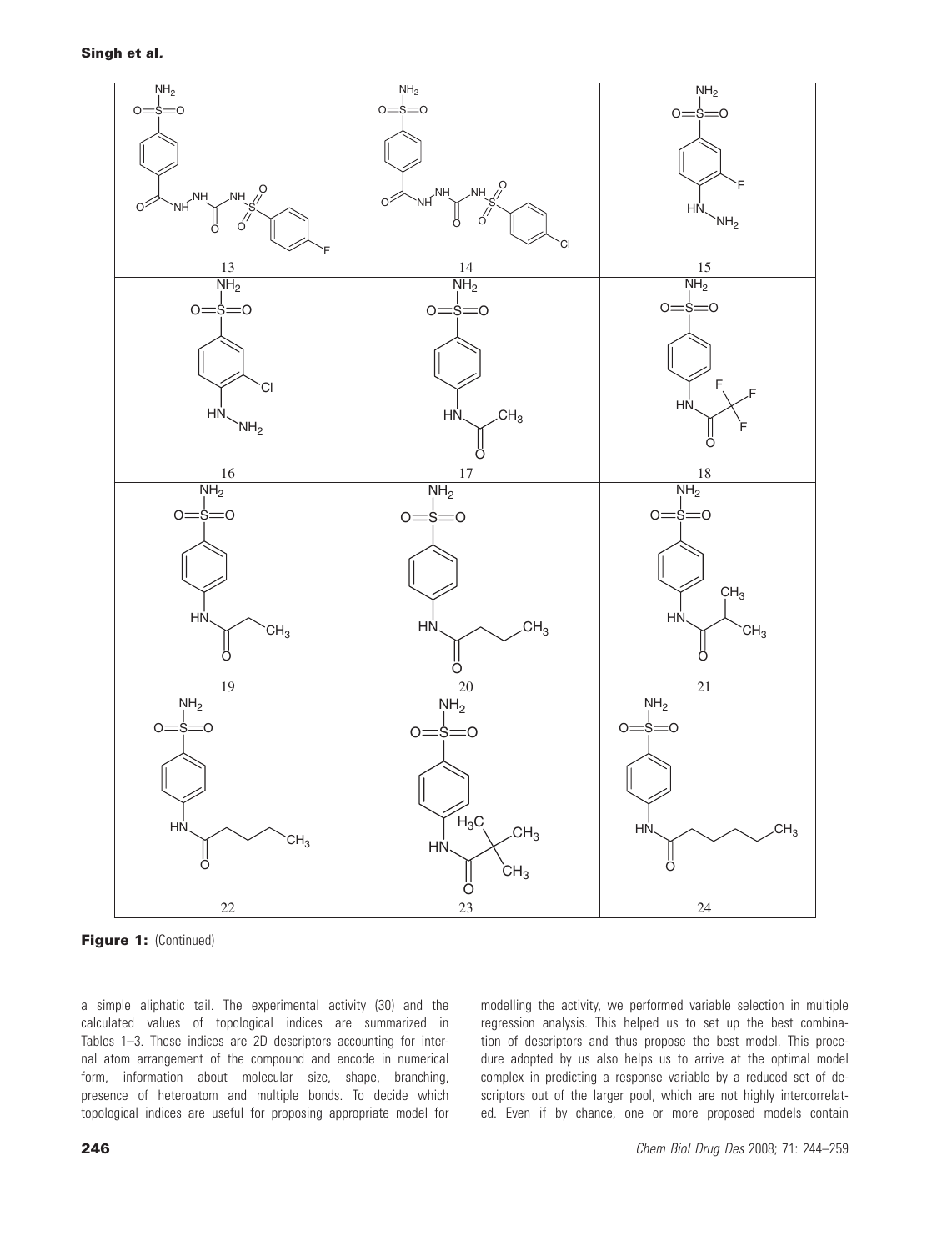

Figure 1: (Continued)

highly correlated parameters, the model will suffer from the defect because of colinearity. Such a defect, if exists, will be discussed as per the recommendations given by Randic (32,33). The successive regression analysis using method of maximum  $R^2$ ,

yielded nine models. These models are given in Table 4. We observed that these models are all statistically significant and go from one to nine-variable models. We discuss these models in detail: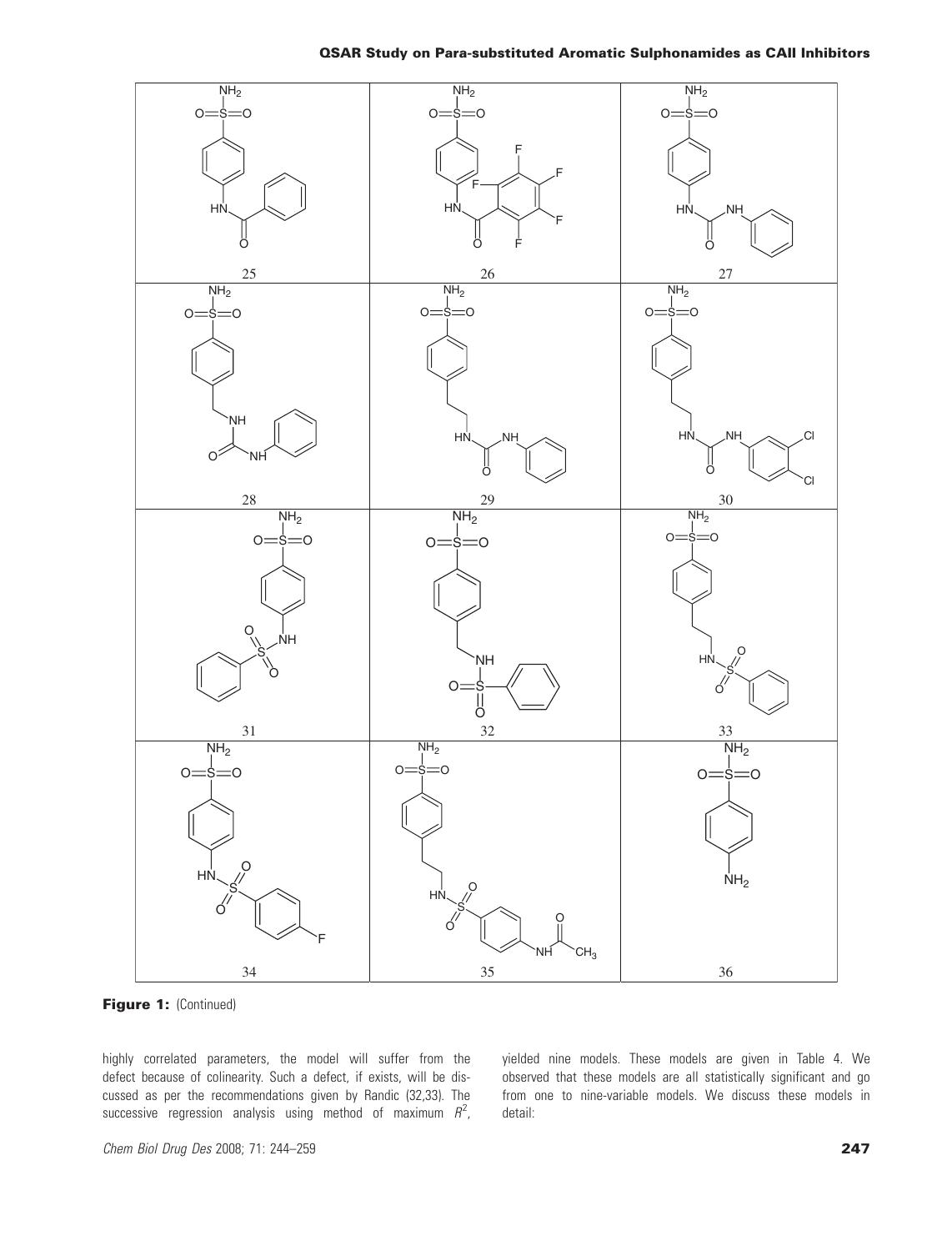

Figure 1: (Continued)

#### The best one-variable model

The best one-variable model contains  ${}^0\chi^{\vee}$  as the correlating parameter. This model is shown below:

$$
\log K_i = 3.1259 - 0.1342(\pm 0.0156)^0 \chi^v \tag{1}
$$

$$
n = 47, R^2 = 0.6233, R^2 A = 0.6150, \, \text{SE} = 0.1811, F = 74.472
$$

Here and hereafter, *n* is the number of compounds used,  $R^2$  is the coefficient of variance,  $R^2A$  is the adjustable  $R^2$ . SE is the standard error of estimation and  $F$  is the Fisher's statistics.

This eqn 1 shows that even a single parameter,  ${}^0\chi$ <sup>v</sup>, explains 62% of variation in the activity (log  $K_i$ ). That is, a decrease in the magnitude of  ${}^{0}\chi^{\nu}$  is favourable for the exhibition of log  $K_i$ . In other words, a decrease in the number of heteroatom increases log  $K_i$ .

#### The best two-variable model

The successive regression analysis indicated that by adding of Fractional partial positive surface area (FPSA1) to the above eqn 1, there is an appreciable improvement in the statistics which is demonstrated by the following model: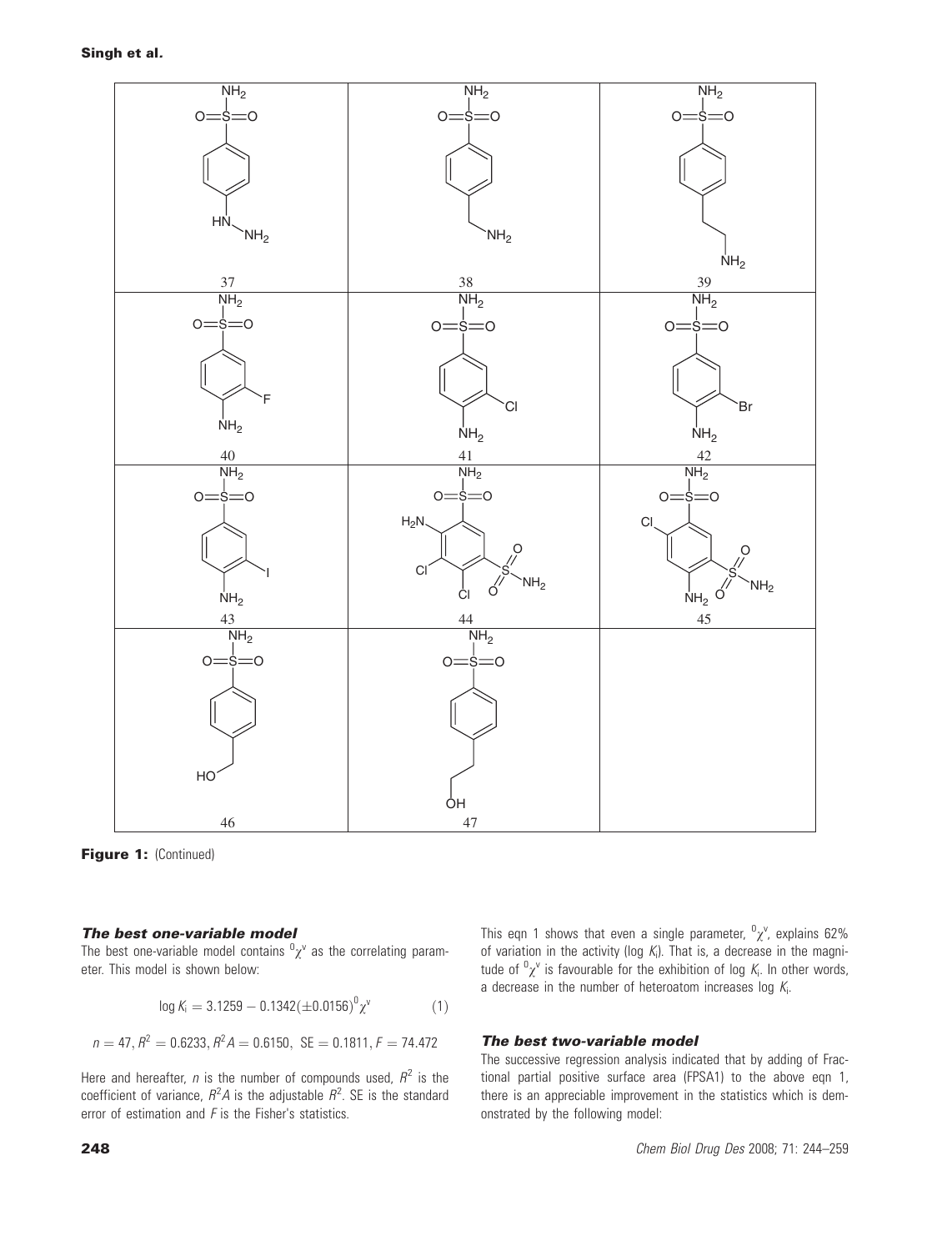#### QSAR Study on Para-substituted Aromatic Sulphonamides as CAII Inhibitors

| Compound no.   | $log K_i$ | W    | $\sigma_{\chi}$ | ${}^1\chi$ | $^2\chi$ | $\mathbf{3}_{\chi}$ | $\alpha_{\chi^{\vee}}$ | $1\chi^v$ | ${}^2\chi^{\text{v}}$ | $\chi^2$ |
|----------------|-----------|------|-----------------|------------|----------|---------------------|------------------------|-----------|-----------------------|----------|
| 1              | 2.4116    | 252  | 10.0605         | 5.9097     | 6.2218   | 3.9394              | 6.8050                 | 4.3184    | 3.3250                | 1.7841   |
| $\overline{2}$ | 2.0934    | 316  | 10.7676         | 6.4477     | 6.3633   | 4.4453              | 7.2911                 | 4.5379    | 3.4428                | 1.8848   |
| 3              | 1.1139    | 1810 | 18.6126         | 11.6637    | 11.5069  | 8.3586              | 13.9144                | 8.0467    | 6.0446                | 3.6030   |
| 4              | 1.1761    | 2069 | 19.3197         | 12.1637    | 11.8980  | 8.4860              | 13.0549                | 7.6169    | 5.4899                | 3.0666   |
| 5              | 0.9542    | 2590 | 20.7339         | 13.2017    | 12.4200  | 9.0920              | 13.9630                | 8.0251    | 5.6523                | 3.1874   |
| 6              | 0.8633    | 1629 | 17.7423         | 11.2530    | 10.9991  | 7.7873              | 13.6106                | 7.8948    | 5.8927                | 3.2056   |
| 7              | 1.0414    | 2838 | 20.8552         | 13.8255    | 13.0521  | 9.8598              | 14.6466                | 8.6628    | 6.1607                | 3.5896   |
| 8              | 1.2553    | 3186 | 21.5623         | 14.3087    | 13.4998  | 10.0096             | 15.0549                | 8.8210    | 6.1710                | 3.4978   |
| 9              | 1.1761    | 3186 | 21.5623         | 14.3087    | 13.4998  | 10.0096             | 15.1466                | 8.9128    | 6.2857                | 3.5896   |
| 10             | 1.8261    | 1967 | 19.3720         | 12.0931    | 12.1652  | 8.5010              | 13.6879                | 8.8493    | 6.8868                | 4.0701   |
| 11             | 1.7324    | 2156 | 20.2423         | 12.5039    | 12.6985  | 8.9060              | 14.1879                | 9.0993    | 7.1368                | 4.3483   |
| 12             | 0.9912    | 2196 | 20.2423         | 12.4870    | 12.7870  | 8.9117              | 14.1879                | 9.0993    | 7.1368                | 4.1951   |
| 13             | 0.9777    | 2196 | 20.2423         | 12.4870    | 12.7870  | 8.9117              | 14.0658                | 9.0383    | 7.0758                | 4.1647   |
| 14             | 0.9590    | 2196 | 20.2423         | 12.4870    | 12.7870  | 8.9117              | 14.8218                | 9.4162    | 7.4537                | 4.3537   |
| 15             | 1.7076    | 242  | 10.0605         | 5.9477     | 6.0216   | 4.0960              | 6.7609                 | 4.2727    | 3.300                 | 1.8036   |
| 16             | 1.8808    | 242  | 10.0605         | 5.9477     | 6.0216   | 4.0960              | 7.5168                 | 4.6507    | 3.6781                | 2.0770   |
| 17             | 2.3909    | 325  | 10.7676         | 6.3929     | 6.7133   | 3.8763              | 7.3440                 | 4.5615    | 3.4281                | 1.7801   |
| 18             | 2.1239    | 562  | 13.2676         | 7.6042     | 8.5865   | 5.2368              | 8.4779                 | 5.1284    | 3.9259                | 2.0227   |
| 19             | 2.3655    | 402  | 11.4747         | 6.9309     | 6.8328   | 4.5041              | 7.8440                 | 4.8115    | 3.5531                | 1.8871   |
| 20             | 2.3560    | 494  | 12.1818         | 7.4309     | 7.2133   | 4.5887              | 8.3440                 | 5.0615    | 3.6781                | 1.9497   |
| 21             | 2.4116    | 481  | 12.3450         | 7.3036     | 7.5407   | 4.9147              | 8.3440                 | 5.0615    | 3.8031                | 1.9940   |
| 22             | 2.3304    | 602  | 12.8890         | 7.9309     | 7.5668   | 4.8577              | 8.8440                 | 5.3115    | 3.8031                | 2.0121   |
| 23             | 2.3617    | 562  | 13.2676         | 7.6042     | 8.5865   | 5.2368              | 8.8440                 | 5.3115    | 4.1781                | 2.1009   |
| 24             | 1.7993    | 727  | 13.5960         | 8.4309     | 7.9204   | 5.1077              | 9.3440                 | 5.5615    | 3.9281                | 2.0747   |
| 25             | 1.5682    | 784  | 13.8805         | 8.9654     | 8.6948   | 6.2312              | 9.8440                 | 6.0615    | 4.4281                | 2.4940   |
| 26             | 1.2304    | 1394 | 18.2317         | 11.0356    | 11.1696  | 8.9654              | 11.7338                | 7.0064    | 5.3730                | 3.2039   |
| 27             | 2.3802    | 940  | 14.5876         | 9.4485     | 9.1643   | 6.2677              | 10.2911                | 6.2587    | 4.4909                | 2.4686   |
| 28             | 2.0212    | 1120 | 15.2947         | 9.9485     | 9.5060   | 6.5997              | 10.7911                | 6.5087    | 4.6291                | 2.5378   |
| 29             | 1.8751    | 1321 | 16.0018         | 10.4485    | 9.8595   | 6.8413              | 11.2911                | 6.7587    | 4.7541                | 2.6068   |
| 30             | 1.1139    | 1678 | 17.7423         | 11.2530    | 10.9890  | 7.8233              | 13.5589                | 7.8926    | 5.8880                | 3.4951   |
| 31             | 1.6902    | 868  | 14.8031         | 9.2887     | 9.6113   | 6.5967              | 10.9769                | 7.5438    | 6.0726                | 3.6563   |
| 32             | 1.6021    | 1042 | 15.5103         | 9.7887     | 9.9459   | 6.9788              | 11.4769                | 7.7938    | 6.2108                | 3.6444   |
| 33             | 1.4472    | 1237 | 16.2174         | 10.2887    | 10.2995  | 7.2154              | 11.9769                | 8.0438    | 6.3358                | 3.7135   |
| 34             | 0.9542    | 1004 | 15.6734         | 9.6825     | 10.2331  | 7.0073              | 11.3549                | 7.7328    | 6.2616                | 3.7508   |
| 35             | 1.8751    | 2040 | 19.3720         | 12.0764    | 12.3117  | 8.2617              | 13.8324                | 8.9451    | 6.9764                | 4.0386   |
| 36             | 2.4771    | 152  | 8.4831          | 4.9990     | 5.3229   | 3.2406              | 5.9357                 | 3.8837    | 3.0111                | 1.5668   |
| 37             | 2.5051    | 201  | 9.1903          | 5.5370     | 5.4912   | 3.6489              | 6.3829                 | 4.0837    | 3.1111                | 1.6668   |
| 38             | 2.2304    | 201  | 9.1903          | 5.5370     | 5.4912   | 3.6489              | 6.4357                 | 4.1337    | 3.1494                | 1.6918   |
| 39             | 2.2041    | 262  | 9.8974          | 6.0370     | 5.8724   | 3.7685              | 6.9357                 | 4.3837    | 3.2744                | 1.7609   |
| 40             | 1.7782    | 189  | 9.3534          | 5.4097     | 5.8306   | 3.8230              | 6.3137                 | 4.0727    | 3.2001                | 1.7036   |
| 41             | 2.0414    | 189  | 9.3534          | 5.4097     | 5.8306   | 3.8230              | 7.0696                 | 4.4507    | 3.5781                | 1.9770   |
| 42             | 1.6021    | 189  | 9.3534          | 5.4097     | 5.8306   | 3.8230              | 7.8997                 | 4.8657    | 3.9931                | 2.2774   |
| 43             | 1.8451    | 189  | 9.3534          | 5.4097     | 5.8306   | 3.8230              | 8.4711                 | 5.1515    | 4.2789                | 2.4841   |
| 44             | 1.4472    | 458  | 13.5939         | 7.4593     | 8.7580   | 5.6607              | 10.6919                | 7.1777    | 6.1827                | 4.1461   |
| 45             | 1.8751    | 399  | 12.7237         | 7.0317     | 8.3710   | 4.8500              | 9.5580                 | 6.6108    | 5.6157                | 3.4145   |
| 46             | 2.0969    | 201  | 9.1903          | 5.5370     | 5.4912   | 3.6489              | 6.3967                 | 4.1142    | 3.1397                | 1.6821   |
| 47             | 2.0414    | 262  | 9.8974          | 6.0370     | 5.8724   | 3.7685              | 6.8967                 | 4.3642    | 3.2647                | 1.7560   |

 $\log K_{\rm i} = 2.7906 - 0.1537 (\pm 0.0151)^0 \chi^{\rm v} + 1.2202 (\pm 0.3582)$ FPSA1  $(2)$ 

$$
n = 47, R^2 = 0.7020, R^2 A = 0.6884, \text{ SE} = 0.1629, F = 51.814
$$

The positive coefficient of the added parameter, namely FPSA1, makes a favourable contribution to the exhibition of log  $\mathcal{K}_{i}$ .

#### The best three-variable model

Further step-wise regression indicated the occurrence of a best three-variable model containing FNSA1 as the additional correlating parameters. Only a slight improvement in statistics was observed accordingly for the following regression expression:

$$
\log K_{i} = -584399.4505 - 0.1588(\pm 0.0148)^{0} \chi^{v} + 584403.5083(\pm 281917.5869)FPSA1 + 584402.2745(\pm 281917.6030)FNSA1
$$
 (3)

$$
n = 47, R2 = 0.7290, R2A = 0.7101, SE = 0.1571, F = 38.563
$$

It is interesting to mention that the parameters FPSA1 and FNSA1 are highly correlated and that only a slight improvement in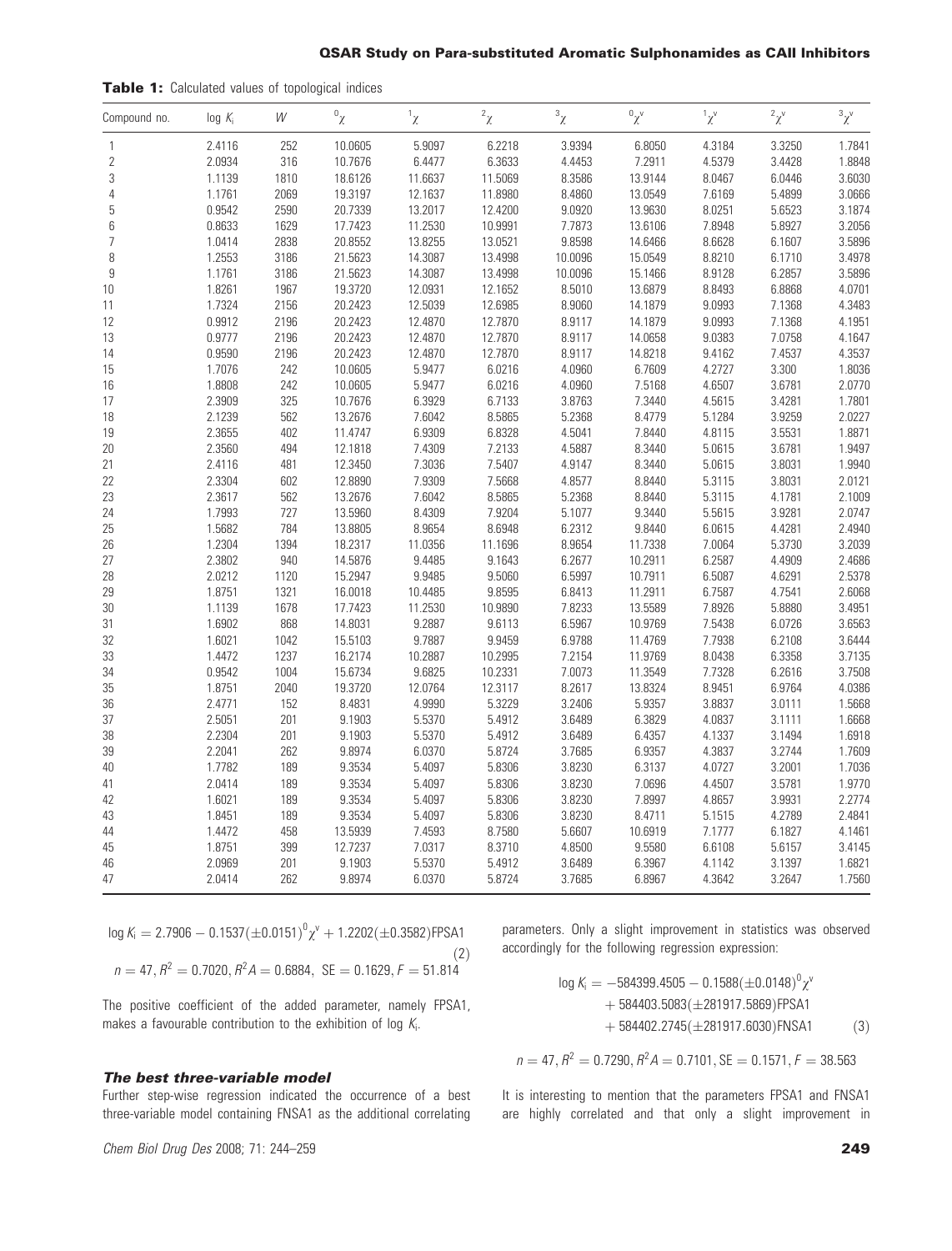Table 2: Calculated values of topological indices

| Compound no.   | $\gamma^{\text{shape}}$ | $^2\chi^{\text{shape}}$ | $\sigma^3 \chi^{\rm shape}$ | <b>TMSA</b> | PPSA1   | PPSA2    | PPSA3   | PNSA1   | PNSA2      | PNSA3     |
|----------------|-------------------------|-------------------------|-----------------------------|-------------|---------|----------|---------|---------|------------|-----------|
| $\mathbf{1}$   | 9.7160                  | 3.1716                  | 2.3059                      | 370.925     | 125.423 | 42.0484  | 3.6441  | 245.502 | $-82.305$  | $-14.983$ |
| $\sqrt{2}$     | 10.6694                 | 3.7611                  | 2.5369                      | 373.042     | 104.239 | 30.9548  | 2.9986  | 268.803 | $-79.823$  | $-9.984$  |
| 3              | 19.3461                 | 7.9333                  | 5.5230                      | 577.465     | 182.246 | 115.8730 | 5.7310  | 395.219 | $-251.280$ | $-24.368$ |
| 4              | 19.4349                 | 7.9929                  | 5.5579                      | 662.537     | 314.148 | 181.9850 | 7.4817  | 348.390 | $-201.820$ | $-20.949$ |
| 5              | 21.3710                 | 9.3224                  | 6.3321                      | 738.585     | 379.415 | 266.2600 | 11.3560 | 359.169 | $-252.050$ | $-21.105$ |
| 6              | 18.2614                 | 7.6599                  | 5.4939                      | 634.346     | 246.586 | 129.6760 | 5.6400  | 387.760 | $-203.920$ | $-20.931$ |
| $\overline{7}$ | 20.3957                 | 8.7764                  | 5.5745                      | 732.054     | 420.840 | 195.0960 | 4.4133  | 311.214 | $-144.270$ | $-16.114$ |
| 8              | 21.3318                 | 9.4118                  | 6.3031                      | 744.746     | 414.138 | 259.8510 | 7.6103  | 330.608 | $-207.440$ | $-20.084$ |
| 9              | 21.3708                 | 9.4386                  | 6.3238                      | 741.640     | 436.513 | 202.3600 | 4.4135  | 305.127 | $-141.450$ | $-16.105$ |
| 10             | 19.5830                 | 7.6524                  | 5.3790                      | 578.303     | 277.103 | 156.3630 | 5.5525  | 301.200 | $-169.960$ | $-14.857$ |
| 11             | 20.5704                 | 7.8736                  | 5.3668                      | 596.109     | 310.126 | 175.1100 | 5.4590  | 285.983 | $-161.480$ | $-13.407$ |
| 12             | 20.5704                 | 7.8736                  | 5.6291                      | 616.614     | 310.603 | 175.2750 | 5.3407  | 306.011 | $-172.680$ | $-14.935$ |
| 13             | 20.5013                 | 7.8291                  | 5.5935                      | 597.094     | 236.891 | 169.0550 | 8.1489  | 360.203 | $-257.060$ | $-23.114$ |
| 14             | 20.8570                 | 8.0581                  | 5.7779                      | 607.285     | 231.529 | 152.1320 | 6.8771  | 375.756 | $-246.900$ | $-21.556$ |
| 15             | 9.9344                  | 3.3039                  | 2.1568                      | 374.844     | 101.559 | 36.2327  | 4.2006  | 273.286 | $-97.499$  | $-12.176$ |
| 16             | 10.2919                 | 3.5240                  | 2.3280                      | 382.795     | 94.8565 | 28.9304  | 3.4585  | 287.938 | $-87.819$  | $-11.580$ |
| 17             | 10.7092                 | 3.7864                  | 3.1352                      | 399.742     | 178.816 | 58.4715  | 5.5483  | 220.926 | $-72.241$  | $-12.352$ |
| 18             | 13.4849                 | 4.3549                  | 3.7509                      | 421.361     | 120.324 | 66.2009  | 5.5590  | 301.037 | $-165.630$ | $-17.247$ |
| 19             | 11.7034                 | 4.4333                  | 3.3783                      | 423.504     | 208.468 | 68.6793  | 4.60639 | 215.035 | $-70.843$  | $-11.652$ |
| 20             | 12.6984                 | 5.1086                  | 3.9404                      | 456.553     | 238.409 | 78.6294  | 4.0666  | 218.144 | $-71.946$  | $-12.085$ |
| 21             | 12.6984                 | 4.6471                  | 3.6226                      | 431.435     | 214.043 | 70.8453  | 4.0854  | 217.392 | $-71.954$  | $-11.838$ |
| 22             | 13.6940                 | 5.8093                  | 4.5817                      | 466.184     | 257.889 | 85.0679  | 3.6863  | 208.294 | $-68.708$  | $-11.384$ |
| 23             | 13.6940                 | 4.4803                  | 3.8679                      | 435.980     | 226.082 | 75.0684  | 4.0455  | 209.898 | $-69.695$  | $-11.237$ |
| 24             | 14.6901                 | 6.5325                  | 5.2002                      | 483.797     | 272.296 | 89.8223  | 3.3318  | 211.501 | $-69.768$  | $-11.406$ |
| 25             | 13.2856                 | 5.2307                  | 3.4278                      | 425.229     | 214.153 | 70.9917  | 3.0490  | 211.076 | $-69.972$  | $-11.808$ |
| 26             | 17.8477                 | 6.1854                  | 3.3980                      | 546.635     | 152.757 | 147.3900 | 8.9726  | 393.877 | $-380.040$ | $-33.547$ |
| 27             | 14.2240                 | 5.8458                  | 4.1658                      | 458.320     | 240.961 | 89.7621  | 3.3388  | 217.359 | $-80.970$  | $-10.606$ |
| 28             | 15.2036                 | 6.5073                  | 4.6897                      | 546.538     | 322.339 | 119.6250 | 5.0416  | 224.198 | $-83.204$  | $-10.851$ |
| 29             | 16.1852                 | 7.1884                  | 5.2695                      | 532.723     | 308.622 | 114.5960 | 4.0674  | 224.100 | $-83.212$  | $-11.077$ |
| 30             | 18.7247                 | 7.9765                  | 5.7525                      | 600.122     | 251.774 | 136.9280 | 6.1635  | 348.349 | $-189.450$ | $-21.843$ |
| 31             | 14.4100                 | 5.1748                  | 3.5124                      | 448.559     | 264.776 | 96.3634  | 4.7469  | 183.783 | $-66.887$  | $-7.563$  |
| 32             | 15.3900                 | 5.7800                  | 4.0000                      | 509.824     | 326.336 | 118.2220 | 6.0530  | 183.489 | $-66.473$  | $-7.986$  |
| 33             | 16.3719                 | 6.4059                  | 4.4825                      | 546.344     | 351.729 | 127.4830 | 5.8737  | 194.615 | $-70.538$  | $-8.698$  |
| 34             | 15.3213                 | 5.3719                  | 3.7291                      | 461.260     | 227.245 | 116.7150 | 7.2785  | 234.016 | $-120.190$ | $-15.648$ |
| 35             | 19.9482                 | 7.8908                  | 5.8343                      | 618.191     | 355.213 | 189.1120 | 9.3786  | 262.978 | $-140.010$ | $-14.305$ |
| 36             | 8.0604                  | 2.5367                  | 1.9704                      | 334.601     | 125.423 | 27.1029  | 3.0468  | 209.178 | $-45.202$  | $-9.0625$ |
| 37             | 9.0115                  | 3.1143                  | 2.2011                      | 364.718     | 116.303 | 26.2103  | 3.0799  | 248.415 | $-55.983$  | $-7.859$  |
| 38             | 9.0512                  | 3.1391                  | 2.2216                      | 364.718     | 162.805 | 34.9203  | 4.1116  | 201.913 | $-43.309$  | $-8.510$  |
| 39             | 10.0436                 | 3.7799                  | 2.7278                      | 395.123     | 184.440 | 39.5970  | 3.9375  | 210.683 | $-45.231$  | $-9.062$  |
| 40             | 8.9818                  | 2.7400                  | 1.9237                      | 343.040     | 97.538  | 34.0996  | 3.9894  | 245.502 | $-85.829$  | $-14.096$ |
| 41             | 9.3389                  | 2.9474                  | 2.0947                      | 352.601     | 92.176  | 27.3982  | 3.2470  | 260.425 | $-77.409$  | $-13.044$ |
| 42             | 9.5274                  | 3.0588                  | 2.1870                      | 336.557     | 80.111  | 21.5307  | 2.6138  | 256.445 | $-68.922$  | $-11.502$ |
| 43             | 9.7756                  | 3.2075                  | 2.3109                      | 342.351     | 148.358 | 32.0924  | 2.3285  | 193.993 | $-41.964$  | $-8.219$  |
| 44             | 14.3813                 | 4.2090                  | 2.7845                      | 441.420     | 62.637  | 31.7503  | 4.0201  | 378.783 | $-192.000$ | $-15.754$ |
| 45             | 13.0965                 | 3.8021                  | 2.7956                      | 426.908     | 83.820  | 36.7799  | 4.3847  | 343.088 | $-150.550$ | $-13.628$ |
| 46             | 9.0512                  | 3.1391                  | 2.2216                      | 372.274     | 166.826 | 44.4740  | 5.9081  | 205.447 | $-54.770$  | $-12.966$ |
| 47             | 10.0436                 | 3.7799                  | 2.7278                      | 408.628     | 195.164 | 52.0203  | 5.6787  | 213.465 | $-56.898$  | $-13.823$ |
|                |                         |                         |                             |             |         |          |         |         |            |           |

statistics has occurred because of the addition of FNSA1. This indicates that eqn 3 could be transferred into eqn 2. Comments on the occurrence of both FPSA1 and FNSA1 in the same model are made in the following section. At this stage, it is worth mentioning that when there is a complete absence of linear relationship among the predictor variables, they are said to be orthogonal. In most regression applications, such as in the present case, the predictor variables are not orthogonal. In such case, one can use orthogonally and reduce the number descriptors. But this will be a different story resulting in yet another problem and thus another paper. What we can say is that many times, the lack orthogonality is not serious enough to affect the analysis. However, sometimes the predictor variables are so strongly intercorrelated that the regression results are ambiguous.

#### The best four-variable model

The best four-variable model is found to contain  $\frac{3}{x}$ <sup>shape</sup> index in addition to other three parameters  $({}^0\chi^{\vee}$ , FPSA1 and FNSA1). The improvement in the statistics is considerably high: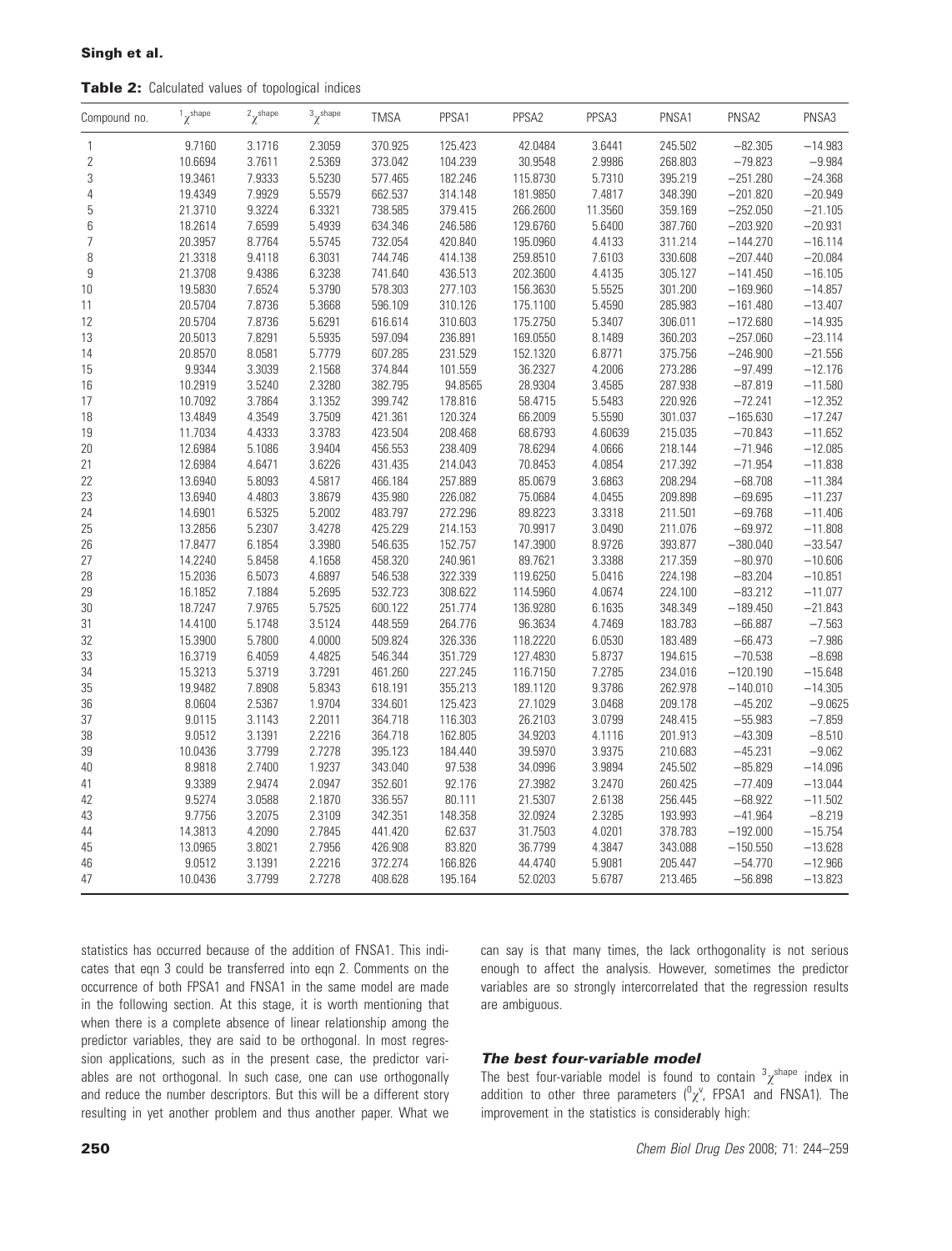#### QSAR Study on Para-substituted Aromatic Sulphonamides as CAII Inhibitors

| Table 3: Calculated values of topological indices |
|---------------------------------------------------|
|                                                   |

| Compound no.   | DPSA1      | DPSA2    | DPSA3   | FPSA1  | FPSA <sub>2</sub> | FPSA3  | FNSA1  | FNSA2     | FNSA3      |
|----------------|------------|----------|---------|--------|-------------------|--------|--------|-----------|------------|
| $\mathbf{1}$   | $-120.080$ | 124.3540 | 18.6267 | 0.3381 | 0.1134            | 0.0098 | 0.6618 | $-0.2219$ | $-0.0404$  |
| $\overline{2}$ | $-164.560$ | 110.7780 | 12.9824 | 0.2795 | 0.0830            | 0.0080 | 0.7205 | $-0.2140$ | $-0.0268$  |
| 3              | $-212.970$ | 367.1540 | 30.0995 | 0.3156 | 0.2006            | 0.0099 | 0.684  | $-0.4351$ | $-0.0422$  |
| $\overline{4}$ | $-34.242$  | 383.8070 | 28.4308 | 0.4741 | 0.2747            | 0.0112 | 0.5258 | $-0.3046$ | $-0.0316$  |
| 5              | 20.246     | 518.3120 | 32.4606 | 0.5137 | 0.3605            | 0.0154 | 0.4862 | $-0.3413$ | $-0.0286$  |
| 6              | $-141.170$ | 333.5920 | 26.5706 | 0.3888 | 0.2045            | 0.0089 | 0.6112 | $-0.3215$ | $-0.0330$  |
| $\overline{7}$ | 109.626    | 339.3700 | 20.5271 | 0.5749 | 0.2665            | 0.0060 | 0.4251 | $-0.1971$ | $-0.0220$  |
| 8              | 83.530     | 467.2910 | 27.6942 | 0.5560 | 0.3489            | 0.0102 | 0.4439 | $-0.2785$ | $-0.0270$  |
| 9              | 131.385    | 343.8120 | 20.5188 | 0.5886 | 0.2729            | 0.0060 | 0.4114 | $-0.1907$ | $-0.0217$  |
| 10             | $-24.097$  | 326.3240 | 20.4090 | 0.4791 | 0.2703            | 0.0096 | 0.5208 | $-0.2939$ | $-0.0257$  |
| 11             | 24.143     | 336.5880 | 18.8664 | 0.5202 | 0.2938            | 0.0091 | 0.4797 | $-0.2709$ | $-0.0225$  |
| 12             | 4.591      | 347.9600 | 20.2757 | 0.5038 | 0.2843            | 0.0087 | 0.4962 | $-0.2801$ | $-0.0242$  |
| 13             | $-123.310$ | 426.1110 | 31.2625 | 0.3968 | 0.2831            | 0.0137 | 0.6032 | $-0.4305$ | $-0.0387$  |
| 14             | $-144.230$ | 399.0320 | 28.4331 | 0.3812 | 0.2505            | 0.0113 | 0.6187 | $-0.4066$ | $-0.0355$  |
| 15             | $-171.730$ | 133.7320 | 16.3766 | 0.2709 | 0.0967            | 0.0112 | 0.7290 | $-0.2601$ | $-0.0325$  |
| 16             | $-193.080$ | 116.7490 | 15.0380 | 0.2478 | 0.0756            | 0.0090 | 0.7522 | $-0.2294$ | $-0.0303$  |
| 17             | $-42.110$  | 130.7130 | 17.8999 | 0.4474 | 0.1463            | 0.0139 | 0.5526 | $-0.1807$ | $-0.0309$  |
| 18             | $-180.710$ | 231.8270 | 22.8058 | 0.2856 | 0.1571            | 0.0131 | 0.7144 | $-0.3931$ | $-0.0409$  |
| 19             | $-6.567$   | 139.5220 | 16.2585 | 0.4923 | 0.1621            | 0.0108 | 0.5077 | $-0.1673$ | $-0.0275$  |
| 20             | 20.265     | 150.5750 | 16.1519 | 0.5221 | 0.1723            | 0.0089 | 0.4778 | $-0.1576$ | $-0.0265$  |
| 21             | $-3.348$   | 142.7990 | 15.9238 | 0.4961 | 0.1642            | 0.0095 | 0.5038 | $-0.1668$ | $-0.0274$  |
| 22             | 49.595     | 153.7760 | 15.0706 | 0.5531 | 0.1825            | 0.0079 | 0.4468 | $-0.1474$ | $-0.0244$  |
| 23             | 16.184     | 144.7630 | 15.2822 | 0.5186 | 0.1721            | 0.0093 | 0.4814 | $-0.1599$ | $-0.0258$  |
| 24             | 60.795     | 159.5900 | 14.7384 | 0.5629 | 0.1857            | 0.0069 | 0.4371 | $-0.1442$ | $-0.0236$  |
| 25             | 3.0774     | 140.9630 | 14.8574 | 0.5037 | 0.1670            | 0.0071 | 0.4963 | $-0.1646$ | $-0.0278$  |
| 26             | $-241.120$ | 527.4260 | 42.5192 | 0.2795 | 0.2698            | 0.0164 | 0.7205 | $-0.6952$ | $-0.0614$  |
| 27             | 23.602     | 170.7320 | 13.9450 | 0.5258 | 0.1959            | 0.0073 | 0.4742 | $-0.1767$ | $-0.0231$  |
| 28             | 98.140     | 202.8290 | 15.8927 | 0.5898 | 0.2189            | 0.0093 | 0.4102 | $-0.1522$ | $-0.0199$  |
| 29             | 84.521     | 197.8080 | 15.1447 | 0.5794 | 0.2151            | 0.0077 | 0.4206 | $-0.1562$ | $-0.0208$  |
| 30             | $-96.575$  | 326.3780 | 28.0063 | 0.4196 | 0.2281            | 0.0102 | 0.5804 | $-0.3157$ | $-0.0364$  |
| 31             | 80.993     | 163.2500 | 12.3099 | 0.5902 | 0.2149            | 0.0105 | 0.4097 | $-0.1491$ | $-0.0169$  |
| 32             | 142.847    | 184.6950 | 14.0391 | 0.6400 | 0.2319            | 0.0118 | 0.3599 | $-0.1304$ | $-0.0157$  |
| 33             | 157.114    | 198.0210 | 14.5710 | 0.6438 | 0.2334            | 0.0107 | 0.3562 | $-0.1291$ | $-0.0159$  |
| 34             | $-6.771$   | 236.9090 | 22.9268 | 0.4927 | 0.2530            | 0.0157 | 0.5073 | $-0.2606$ | $-0.0339$  |
| 35             | 92.236     | 329.1180 | 23.6838 | 0.5746 | 0.3059            | 0.0151 | 0.4254 | $-0.2265$ | $-0.0231$  |
| 36             | $-83.755$  | 72.3047  | 12.1093 | 0.3749 | 0.0810            | 0.0091 | 0.6251 | $-0.1351$ | $-0.0271$  |
| 37             | $-132.110$ | 82.1935  | 10.9387 | 0.3189 | 0.0718            | 0.0084 | 0.6811 | $-0.1535$ | $-0.0215$  |
| 38             | $-39.108$  | 78.2289  | 12.6221 | 0.4464 | 0.0958            | 0.0112 | 0.5536 | $-0.1187$ | $-0.0233$  |
| 39             | $-26.243$  | 84.8280  | 13.0000 | 0.4668 | 0.1002            | 0.0099 | 0.5332 | $-0.1145$ | $-0.0229$  |
| 40             | $-147.970$ | 119.9290 | 18.0853 | 0.2844 | 0.0994            | 0.0116 | 0.7156 | $-0.2502$ | $-0.0411$  |
| 41             | $-168.250$ | 104.8070 | 16.2910 | 0.2614 | 0.0777            | 0.0092 | 0.7385 | $-0.2195$ | $-0.0370$  |
| 42             | $-176.330$ | 90.4524  | 14.1153 | 0.2380 | 0.0640            | 0.0077 | 0.7619 | $-0.2048$ | $-0.0342$  |
| 43             | $-45.635$  | 74.0565  | 10.5483 | 0.4334 | 0.0938            | 0.0068 | 0.5666 | $-0.1226$ | $-0.0240$  |
| 44             | $-316.150$ | 223.7530 | 19.7742 | 0.1419 | 0.0719            | 0.0091 | 0.8581 | $-0.4350$ | $-0.0357$  |
| 45             | $-259.268$ | 187.3254 | 18.0124 | 0.1964 | 0.0861            | 0.0102 | 0.8036 | $-0.3526$ | $-0.0319$  |
| 46             | $-38.621$  | 99.2439  | 18.8740 | 0.4481 | 0.1195            | 0.0158 | 0.5518 | $-0.1471$ | $-0.0348$  |
| 47             | $-18.301$  | 108.9190 | 19.5020 | 0.4780 | 0.1270            | 0.0140 | 0.5220 | $-0.1390$ | $-18.3010$ |

$$
\log K_{i} = -591050.4814 - 0.2167(\pm 0.0343)^{0} \chi^{v}
$$
  
+ 591054.3330(\pm 274230.9659)FFSA1  
+ 591053.4925(\pm 274230.9623)FNSA1  
+ 0.1465(\pm 0.0785)^{3} \chi^{shape} (4)

 $n = 47, R^2 = 0.7496, R^2A = 0.7258, SE = 0.1528, F = 31.439$ 

Here, in addition to FPSA1 and FNSA1,  $\frac{3}{\chi}$ <sup>shape</sup> also has positive effect on the exhibition of log  $K_i$ .

Chem Biol Drug Des 2008; 71: 244–259 251

#### The best five-variable model

The best five-variable model exhibited significant improvement in the statistics. This model is found below:

$$
\begin{aligned} \log K_{\mathrm{i}}=&-440911.9505-0.3566(\pm0.0711)^{0}\chi^{\mathrm{v}}\\&+440915.5590(\pm258901.1026)\text{FFSA1}\\&+440915.1279(\pm258901.0510)\text{FNSA1}\\&+0.1762(\pm0.0557)^{3}\chi^{\mathrm{shape}}-0.0279(\pm0.0099)\text{DPSA3} \end{aligned}
$$

 $(5)$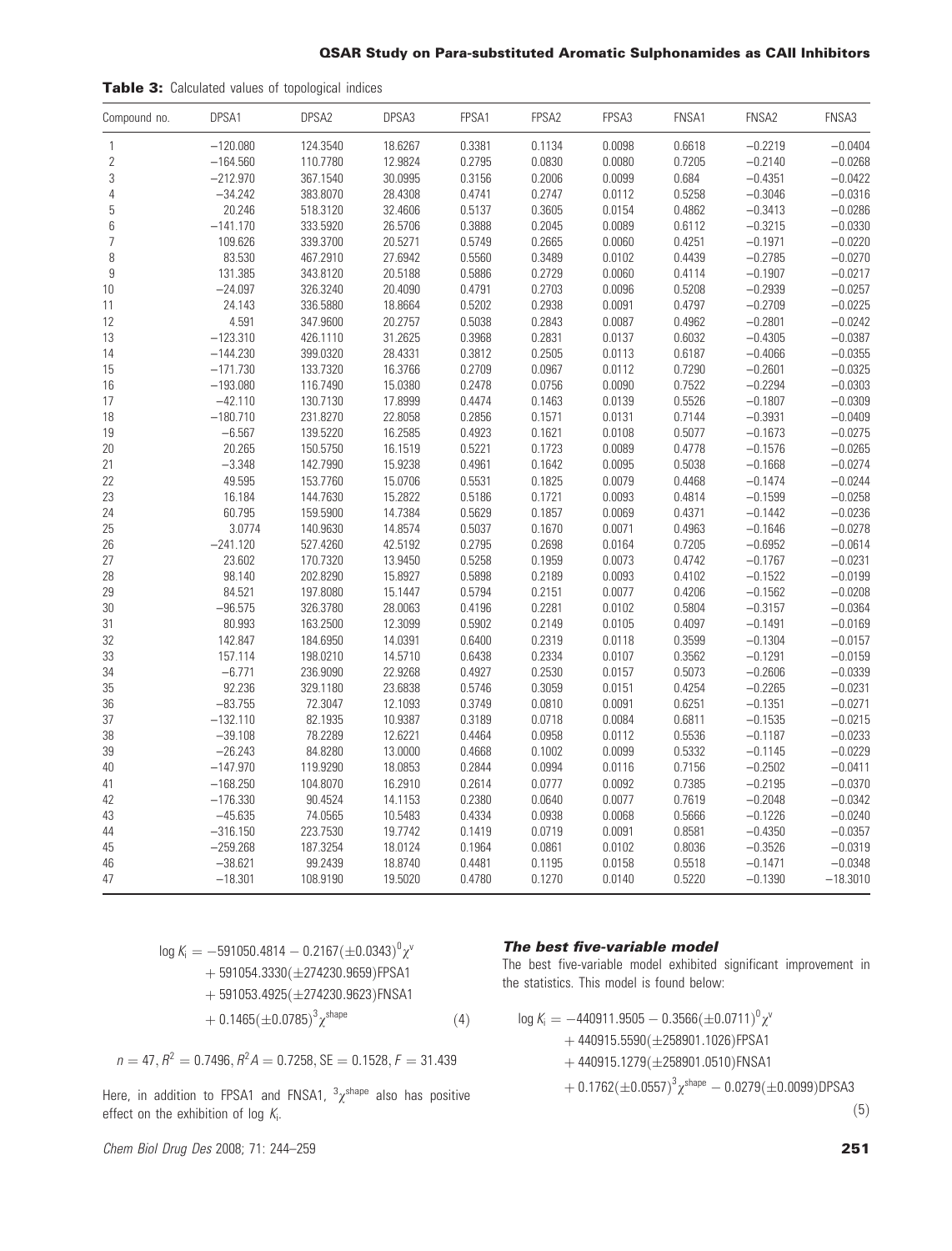Table 4: Summary of results obtained from variable selection in multi-variable modelling

| Model no. | Parameters used                                                                                         |        | ŔΆ     | CV     |        |
|-----------|---------------------------------------------------------------------------------------------------------|--------|--------|--------|--------|
|           |                                                                                                         | 0.6233 | 0.6150 | 0.1811 | 74.472 |
|           | $v_{\gamma}$ ", FPSA1                                                                                   | 0.7020 | 0.6684 | 0.1629 | 68.563 |
| 3         | <sup>υ</sup> χ <sup>ν</sup> , FPSA1, FNSA1                                                              | 0.7290 | 0.7101 | 0.1571 | 38.563 |
| 4         | $\sigma_{\chi}$ <sup>v</sup> , FPSA1, FNSA1, $\sigma_{\chi}$ <sup>shape</sup>                           | 0.7496 | 0.7258 | 0.1528 | 31.439 |
| 5.        | $\alpha$ <sup>v</sup> , FPSA1, FNSA1, $\alpha$ <sup>shape</sup> , DPSA3                                 | 0.7890 | 0.7633 | 0.1420 | 30.669 |
| 6.        | $\frac{0}{\gamma}$ , FPSA1, FNSA1, $\frac{3}{\gamma}$ shape, FNSA2, DPSA3                               | 0.7952 | 0.7656 | 0.1413 | 26.039 |
| 7.        | $\frac{0}{\gamma}$ , FPSA1, FNSA1, $\frac{2}{\gamma}$ , $\frac{3}{\gamma}$ shape, FNSA2, DPSA3          | 0.8062 | 0.7714 | 0.1395 | 23.172 |
| 8.        | $2\chi$ , $3\chi$ , $2\chi^2$ , $3\chi^{\text{shape}}$ , PNSA2, DPSA3, FPSA1, FNSA1                     | 0.8343 | 0.7995 | 0.1307 | 23.920 |
| 9.        | $2\chi$ , $3\chi$ , $2\chi$ <sup>v</sup> , $3\chi$ <sup>shape</sup> , FPSA1, FNSA1, PNSA1, PNSA2, DPSA3 | 0.8375 | 0.7980 | 0.1312 | 21.191 |

 $n = 47, R^2 = 0.7890, R^2A = 0.7633, SE = 0.1420, F = 30.669$ 

Such an improvement in the quality of the model is because of the added parameter DPSA3, the negative coefficient of which indicates that a decrease in the magnitude of DPSA3 increases log  $K_i$ . This parameter, *i.e.* DPSA3 is defined as the difference between total charge weighted partial positively charged molecular surface area and total charge weighted partial negatively charged molecular surface area i.e.  $DPSA3 = PPSA3 - PNSA3$ .

#### Further higher parametric models

Only a slight improvement in statistics occurs when we go in for sixand seven-parametric regression analysis. However, for an eight-parametric regression, there is considerable improvement in the statistics, such that  $R^2 = 0.7890$  for five-parametric models increases to  $R^2$  = 0.8343 and that for nine-parametric model, the  $R^2$  is found to be 0.8375. Looking to the smaller number of descriptors, we considered that the eight-parametric model is the most appropriate model for modelling log  $K_i$ . Thus eight-parametric model is as found below:

log K<sub>i</sub> = 534095.2166 + 0.5421(
$$
\pm
$$
0.1363)<sup>2</sup>  $\chi$   
\n- 0.6371( $\pm$ 0.1267)<sup>3</sup>  $\chi$  - 0.3663( $\pm$ 0.0783)<sup>2</sup>  $\chi$ <sup>Y</sup>  
\n- 0.1761( $\pm$ 0.0777)<sup>3</sup>  $\chi$ <sup>shape</sup> - 0.0060( $\pm$ 0.0025)PNSA  
\n- 2 - 0.0535( $\pm$ 0.0185)DPSA - 3  
\n+ 534099.9358( $\pm$ 239377.0497)FPSA - 1  
\n+ 534099.9094( $\pm$ 239377.0614)FNSA - 1 (6)

$$
n = 47, R^2 = 0.8343, R^2 A = 0.7995, SE = 0.1307, F = 23.920
$$

#### Optimum number of descriptors

To know the optimum number of descriptors to be used for modelling log  $K_i$ , we plotted a graph between the number of descriptors against corresponding values of  $R^2$  and  $R^2A$  on the same graph paper (Figure 2). These curves became parallel to x-axis (number of descriptors used), when the number of descriptors eight indicates that the maximum of eight descriptors can be used for modelling log  $\mathcal{K}_{i}$ .

#### Comments on the occurrence of both the parameters FPSA1 and FNSA1 in the same model

In all the models discussed above include the topological descriptors FPSA1 and FNSA1, which are perfectly collinear  $(R^2 = 1)$ . We



**Figure 2:** Correlation of number of descriptors with  $R^2$  and  $R^2A$ .

observed that in going from eqn 2 to eqn 2, and so on,  $R^2$  value increases by about 0.0270 units in each step. The difference in  $R^2$ from the first model to the last model is about 0.11. So, we had to provide a stronger support for the inclusion of these two collinear descriptors in the models proposed by us, else we have to read of these descriptors. The best way to deal with such a problem is to calculate variance inflation factor (VIF). This is otherwise called the model inflation factor (MIF). We then discuss our results accordingly. This problem because of collinearigty is discussed in the following section.

#### On the occurrence of colinearity

At this stage, it is worth examining the occurrence or otherwise of colinearity in the proposed models. The best candidates for this purpose would obviously be the eight- and nine-parametric models. This we can do in two different ways: (i) by examining the correlation matrices for the eight- and nine-parameteric models and/or (ii) by calculating VIF for each of the parameters in the model (35). The correlation matrices for the eight- and nine-parameteric models are given in Table 5 showing that both these models suffer from defect because of colinearity. To confirm this finding, we calculated VIF, which is a measure of multicollinearity, for each of the parameters involved in both these models. The VIF is defined as  $1/(1-R_i^2)$ , where  $R_i$  is the multiple correlation coefficient of the ith independent variable on all of the other independent variables. A VIF 10 or more (no upper limit is defined) for large data sets indicates a collinearity problem. For small data sets, even VIFs of five or more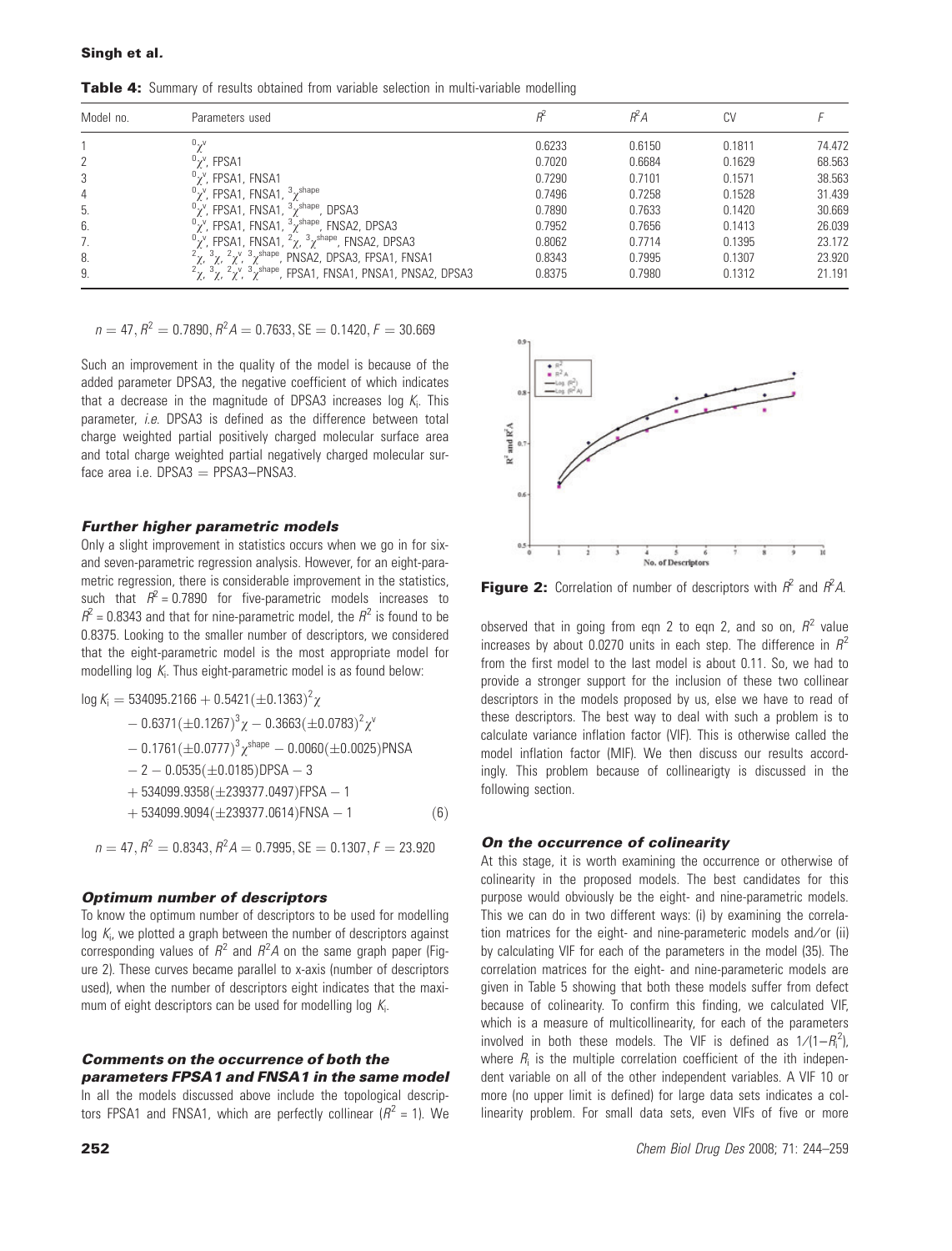|                                                                              | $log K_i$ | $2\gamma$ | $3\gamma$ | $2\gamma$ | $3\gamma$ shape | PNSA2     | DPSA3     | FPSA1  | FNSA1  | PNSA1  |
|------------------------------------------------------------------------------|-----------|-----------|-----------|-----------|-----------------|-----------|-----------|--------|--------|--------|
| $log K_i$                                                                    | 1.0000    |           |           |           |                 |           |           |        |        |        |
| $\frac{2\chi}{3\chi}$<br>$\frac{2\chi}{\chi}$<br>$\frac{2\chi}{3\chi}$ shape | 0.7467    | 1.0000    |           |           |                 |           |           |        |        |        |
|                                                                              | 0.7765    | 0.9888    | 1.0000    |           |                 |           |           |        |        |        |
|                                                                              | 0.7609    | 0.9142    | 0.8857    | 1.0000    |                 |           |           |        |        |        |
|                                                                              | 0.6098    | 0.9116    | 0.8894    | 0.7572    | 1.0000          |           |           |        |        |        |
| PNSA <sub>2</sub>                                                            | 0.7186    | 0.7240    | 0.7425    | 0.6508    | 0.5689          | 1.0000    |           |        |        |        |
| DPSA3                                                                        | 0.6776    | 0.6505    | 0.6756    | 0.5275    | 0.5434          | $-0.9389$ | 1.0000    |        |        |        |
| FPSA1                                                                        | 0.0400    | 0.3984    | 0.3894    | 0.2754    | 0.5480          | 0.2126    | $-0.1277$ | 1.0000 |        |        |
| FNSA1                                                                        | 0.0400    | 0.3984    | 0.3894    | 0.2754    | 0.5480          | $-0.2126$ | 0.1277    | 1.0000 | 1.0000 |        |
| PNSA1                                                                        | 0.6878    | 0.5921    | 0.6033    | 0.5491    | 0.4614          | 0.9091    | 0.8120    | 0.4409 | 0.4409 | 1.0000 |

Table 5: Correlation matrix for models 8 and 9 (see Table 4)

Table 6: VIF values for the eight-parametric model (Table 4): eq.(6)

| Independent<br>variable                                                  | Variance inflation<br>factor (VIF) | Tolerance |  |  |
|--------------------------------------------------------------------------|------------------------------------|-----------|--|--|
| $3\gamma$ shape                                                          | 11.0716                            | 0.0903    |  |  |
| PNSA <sub>2</sub>                                                        | 29.7714                            | 0.0336    |  |  |
| DPSA <sub>3</sub>                                                        | 13.3582                            | 0.0749    |  |  |
| FPSA1                                                                    | $8.110^{10}$                       | 0.0000    |  |  |
| FNSA1                                                                    | 8.110 <sup>10</sup>                | 0.0000    |  |  |
|                                                                          | 121.3337                           | 0.0082    |  |  |
|                                                                          | 65.9756                            | 0.0152    |  |  |
| $\begin{smallmatrix} 2 & \chi \\ 3 & \chi \\ 2 & \chi \end{smallmatrix}$ | 10.7513                            | 0.0930    |  |  |

**Table 7:** VIF values for the nine-parametric model (Table 4)

| Independent<br>variable                                           | Variance<br>inflation (VIF) | Tolerance |
|-------------------------------------------------------------------|-----------------------------|-----------|
| $3\gamma$ shape                                                   | 20.2160                     | 0.0495    |
| PNSA1                                                             | 30.0504                     | 0.0333    |
| PNSA <sub>2</sub>                                                 | 30.7217                     | 0.0306    |
| DPSA <sub>3</sub>                                                 | 13.5779                     | 0.0736    |
| FPSA1                                                             | $8.180^{10}$                | 0.0000    |
| FNSA 1                                                            | 8.180 <sup>10</sup>         | 0.0000    |
|                                                                   | 125.7524                    | 0.0080    |
|                                                                   | 76.9505                     | 0.0130    |
| $\begin{array}{c} 2 \ \chi \\ 3 \ \chi \\ 2 \ \chi^v \end{array}$ | 10.7519                     | 0.0930    |

(here also no upper limit is defined) can signify collinearity. The variables with a high VIF are candidates for exclusion from the model. The VIF values for eight- and nine-parametric models are presented in Tables 6 and 7, respectively. These tables also record the values of yet another parameter called tolerance. This is also a parameter used for investigating collinearity problem. It is just the denominator of VIF. As can be seen from these tables, there are some parameters whose VIF values are much larger than 10. Statistically, therefore, multicollinearity is a problem with these models. The Ridge regression data presented in Figures 3 and 4 further support the occurrence of multicollinearity in these eight- and nineparametric models. Thus, to get rid of such abuse, we need to delete the parameters having largest VIF values in succession so that ultimately we obtain a model free from collinearity defect. The deletion of the parameters having larger values of VIF yielded a tetra-parameters model containing  ${}^2\chi$ <sup>v</sup>,  ${}^3\chi$ <sup>shape</sup>, PNSA1, DPSA3 as

the correlating parameters and all these involved parameters now have VIF values smaller than 10:

| Parameter        | VIF    |
|------------------|--------|
| $2\gamma^{\vee}$ | 2.6769 |
| $3\gamma$ shape  | 2.5835 |
| PNSA1            | 3.2080 |
| DPSA3            | 3.3055 |

Now, all the correlating parameters have VIF <10 and thus there is no colinearity problem. Multiple regressions performed using these four parameters yielded the following model.

$$
\log K_{i} = 3.458 - 0.1944(\pm 0.0500)^{2} \chi^{v} + 0.0079(\pm 0.0480)^{3} \chi^{\text{shape}} - 0.0017(\pm 0.0012) \text{PNSA1} - 0.0178(\pm 0.0118) \text{DPSA3}
$$
 (7)

$$
n = 47, R^2 = 0.7003, R^2 A = 0.6717, SE = 0.1672, F = 24.531
$$

In this model, the coefficient of  $\chi^{shape}$  is much smaller than its standard deviation. Such models are not allowed statistical. The trial and error procedure adopted by us indicated that  $\frac{3}{\chi}$ <sup>shape</sup> can be replaced by  ${}^0\chi^{\vee}$  yielding a statistically allowed four-parametric model as below:

$$
\log K_{i} = 3.4617 - 0.1036(\pm 0.0858)^{2} \chi^{v} - 0.0478(\pm 0.0435)^{0} \chi^{v}- 0.0017(\pm 0.0012)PNSA1 - 0.0133(\pm 0.0116)DPSA3
$$
\n(8)

$$
n = 47, R^2 = 0.7085, R^2 A = 0.6807, SE = 0.1649, F = 25.515
$$

When we calculated VIF values for each of these four-parameters (eqn 8), we obtained the following results:

| Parameter                                        | VIF                                  |
|--------------------------------------------------|--------------------------------------|
| $2\chi^{\nu}$<br>$0\chi^{\nu}$<br>PNSA1<br>DPSA3 | 9.4406<br>8.1065<br>3.1255<br>3.3289 |
|                                                  |                                      |

All the VIF values are <10 and this new model (eqn 8) is also free from defect caused by colinearity. We observe that using VIF vis-a-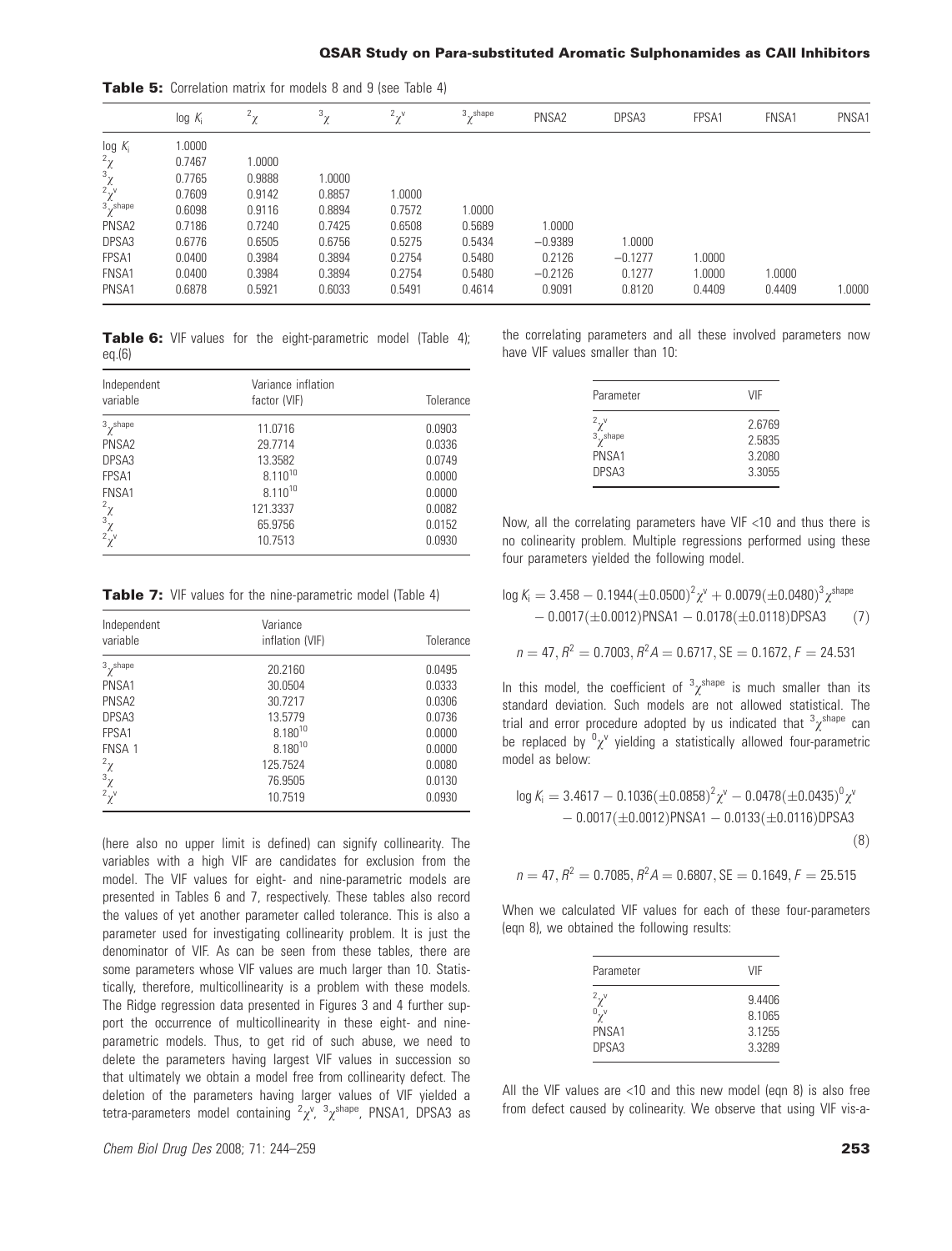

Figure 3: Ridge statistics for the 8-parametric model.



Figure 4: Ridge statistics for the 9-parametric model.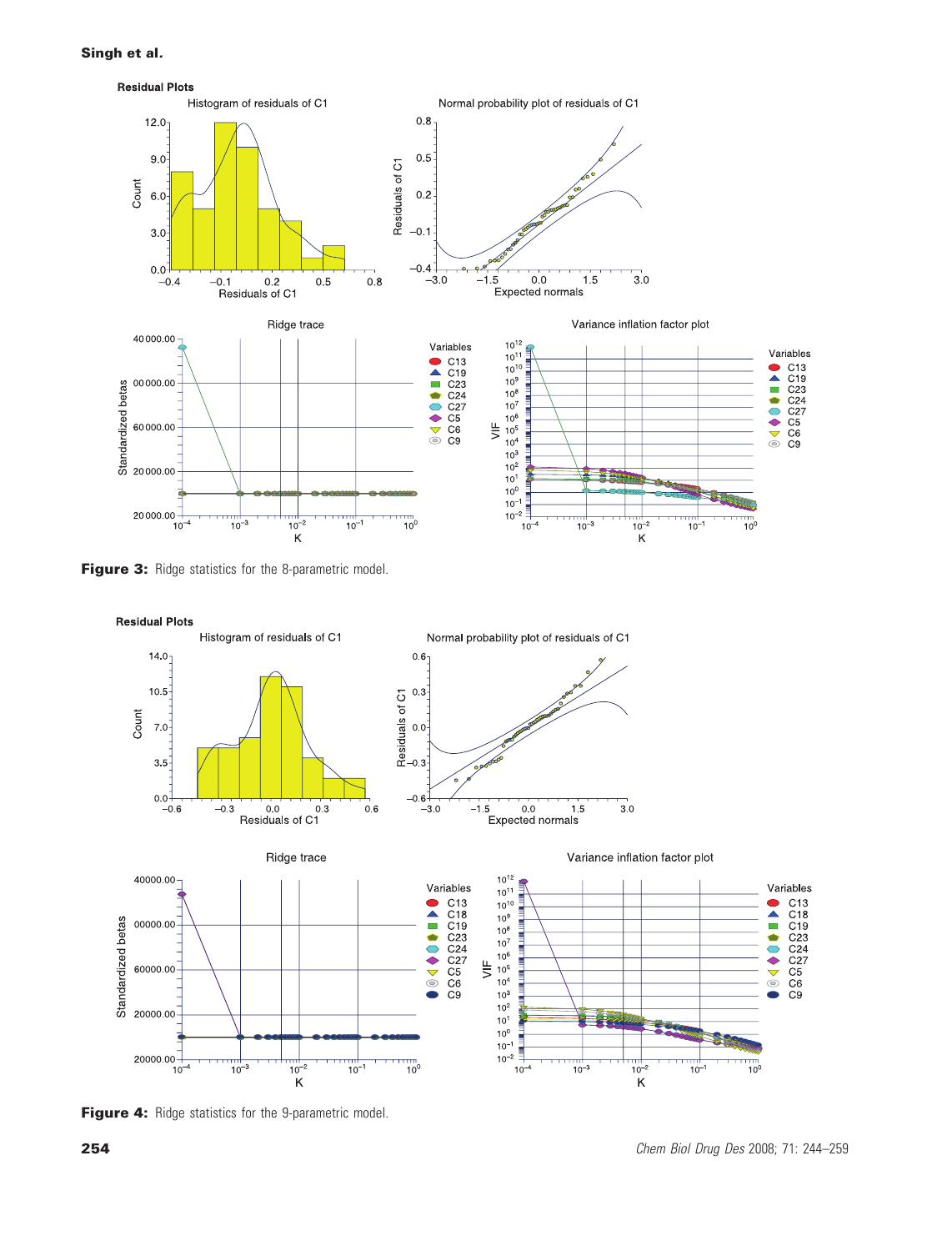vis MIF statistics, the resulting models do not contain collinear parameters, namely FPSA1 and FNSA1 and are completely free from the defect caused by collinearity.

#### Comparison of our results with those of earlier reported model by Melagraki and other (30)

It is not possible to make an exact comparison of our results with those of the earlier worker (30). The earlier study has indicated that the tetra-parametric model contained  ${}^1\chi_{\rm inf}$ ,  ${}^0\chi^{\rm v}_{\rm inf}$ ,  ${}^1\chi^{\rm v}_{\rm inf}$  and N-rings as the correlating parameters is the best. However, earlier authors did not calculate VIF values of these parameters. Now, we report these earlier undetermined VIF values below. As the earlier tetra parametric model was found the best, we first compared our results of tetra-parametric models with it. Such a comparison is shown in the following table:

| Model       | Parameters                                                   | VIF                        | $R^2$  | $R^2A$ | <b>SE</b> | F      |
|-------------|--------------------------------------------------------------|----------------------------|--------|--------|-----------|--------|
| Old model   | $\chi$ inf<br>${}^0\chi^v{}_{\mathsf{inf}}$<br>$1\chi^V$ inf | 1.1057<br>2.5420<br>1.7498 | 0.7283 | 0.7024 | 0.2632    | 28.140 |
| Our model   | N-rings<br>$\alpha_{\chi}$<br>$\chi^2$                       | 1.7181<br>9.4406<br>8.1065 | 0.7085 | 0.6807 | 0.1649    | 25.515 |
| Mixed model | PNSA1<br>DPSA <sub>3</sub><br>$\alpha_{\chi}$                | 3.1215<br>3.3289<br>1.7761 | 0.7521 | 0.7285 | 0.1521    | 31.853 |
|             | DPSA3<br>$\chi$ inf<br>$\chi^V$ inf                          | 1.9827<br>1.1600<br>1.0743 |        |        |           |        |

This comparison shows that all the three tetra-parametric models mentioned in the above table have VIF values smaller than 10 and thus they are all free from the defect because of colinearity. A close examination of the above table shows that the choice of the descriptors used by us yields a model inferior to the earlier model (30) using topological information indices. However, when we mixed the descriptors used by us with those used earlier (30), we obtained an excellent tetra-parametric model superior to the old. It seems that N-ring and  ${}^0\chi^v{}_{\text{inf}}$  parameters are not that good for modelling log  $K_i$ . Instead,  ${}^0\chi^\vee$  and DPSA-3 are more suitable for this purpose. Thus, we conclude that Kier and hall topological as well



**Figure 5:** Correlation of observed and calculated (estimated) activity (log  $K_i$ ) using model 8.

Chem Biol Drug Des 2008; 71: 244–259 255

as Kier and Hall information topological indices play a dominating role for modelling log  $K_i$ . Hence, our attempt at mix-modelling is far superior to the earlier attempt (30). This comparison is not enough as the earlier study provided results mono- to penta-parametric models. Therefore, we compared statistics of mono- to penta-variable models in both the cases. Such a comparison is demonstrated in the following table in which the earlier reported values are shown in the parenthesis, while our results are given in bold.

| Model           | $R^2$               | <b>SE</b>           |         |
|-----------------|---------------------|---------------------|---------|
| Monoparametric  | 0.6233              | 0.1811              | 74.472  |
| Biparametric    | 0.7020              | 0.1629              | 51.814  |
|                 | $(0.4909 - 0.6642)$ | $(0.3603 - 0.2926)$ | (43.52) |
| Triparametric   | 0.7290              | 0.1571              | 36.563  |
|                 | $(0.5275 - 0.6984)$ | $(0.3470 - 0.2773)$ | (33.18) |
| Tetraparametric | 0.7496              | 0.1528              | 31.439  |
|                 | $(0.6055 - 0.7283)$ | $(0.3171 - 0.2632)$ | (28.14) |
| Pentaparametric | 0.7890              | 0.1420.             | 30.669  |
|                 | (0.7296)            | (0.2625)            | (22.12) |

The aforementioned comparison (values in bold) finally establishes that in total, the methodology used by us is much superior to the earlier used methodology.

#### Correlation between observed and calculated log K<sub>i</sub>

The aforementioned results and discussion indicated that the eight-parametric model is the best for modelling log  $K_i$  and that the nine-parametric model exhibited only a slight improvement in the statistics. To confirm this, we calculated log  $K_i$  using these two models and compared them with the observed (experimental)  $log K<sub>i</sub>$ . Such a comparison is demonstrated in Table 5 and demonstrated in Figures 5 and 6, respectively. We also observed here that only a small improvement occurred in  $R^2$ , when we passed from eight- to nine-parametric model thus yielding  $\vec{R}^2 = 0.8343$ and 0.8376, respectively (see Figures 5 and 6). These results are, therefore, in favour of eight-parametric model, proposed by us. It is clear that the models 8 and 9 (Table 8) are the best models and that in both the cases, the residuals are closer to zero (Table 5). Normally, the residuals greater than twice the standard



**Figure 6:** Correlation of observed and calculated (estimated) activity (log  $K_i$ ) using model 9 (see Table 4).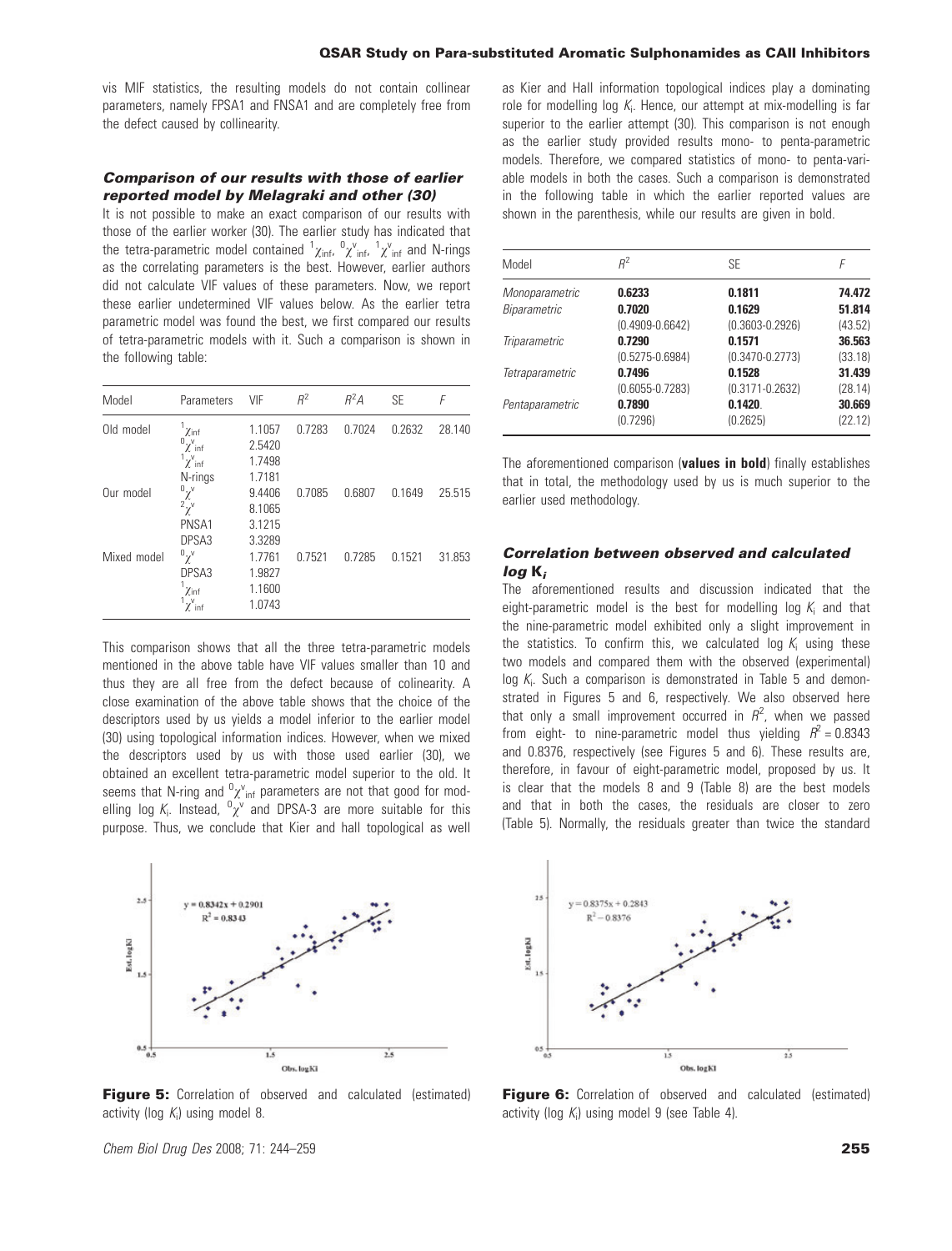**Table 8:** Comparison of observed and calculated activity (log K;) using models 8 and 9 (from Table 4)

|                |       | Model (8) |          | Model (9) |          |
|----------------|-------|-----------|----------|-----------|----------|
| Compound no.   | Obs.  | Cal.      | Res.     | Cal.      | Res.     |
| 1              | 2.412 | 2.11      | 0.302    | 2.11      | 0.302    |
| $\overline{c}$ | 2.093 | 1.948     | 0.145    | 1.969     | 0.124    |
| 3              | 1.114 | 0.950     | 0.164    | 0.966     | 0.148    |
| 4              | 1.176 | 1.390     | $-0.214$ | 1.344     | $-0.168$ |
| 5              | 0.954 | 1.258     | $-0.303$ | 1.236     | $-0.282$ |
| 6              | 0.863 | 1.151     | $-0.288$ | 1.075     | $-0.211$ |
| 7              | 1.041 | 1.171     | $-0.129$ | 1.117     | $-0.075$ |
| 8              | 1.255 | 1.144     | 0.111    | 1.140     | 0.115    |
| 9              | 1.176 | 1.151     | 0.025    | 1.139     | 0.037    |
| 10             | 1.826 | 1.826     | 0.000    | 1.826     | 0.000    |
| 11             | 1.732 | 1.348     | 0.384    | 1.365     | 0.368    |
| 12             | 0.991 | 1.305     | $-0.313$ | 1.310     | $-0.319$ |
| 13             | 0.978 | 1.037     | $-0.059$ | 1.065     | $-0.088$ |
| 14             | 0.959 | 0.925     | 0.034    | 0.932     | 0.027    |
| 15             | 1.708 | 2.013     | $-0.305$ | 2.013     | $-0.306$ |
| 16             | 1.881 | 1.811     | 0.070    | 1.802     | 0.079    |
| 17             | 2.391 | 2.432     | $-0.041$ | 2.417     | $-0.026$ |
| 18             | 2.124 | 2.260     | $-0.136$ | 2.307     | $-0.183$ |
| 19             | 2.366 | 2.178     | 0.187    | 2.170     | 0.195    |
| 20             | 2.356 | 2.258     | 0.098    | 2.243     | 0.113    |
| 21             | 2.412 | 2.197     | 0.214    | 2.197     | 0.215    |
| 22             | 2.330 | 2.221     | 0.110    | 2.239     | 0.091    |
| 23             | 2.362 | 2.444     | $-0.082$ | 2.443     | $-0.082$ |
| 24             | 1.799 | 2.142     | $-0.342$ | 2.183     | $-0.384$ |
| 25             | 1.568 | 1.849     | $-0.281$ | 1.874     | $-0.306$ |
| 26             | 1.230 | 1.039     | 0.191    | 1.073     | 0.157    |
| 27             | 2.380 | 2.087     | 0.294    | 2.114     | 0.267    |
| 28             | 2.021 | 1.956     | 0.065    | 1.948     | 0.073    |
| 29             | 1.875 | 1.864     | 0.011    | 1.903     | $-0.028$ |
| 30             | 1.114 | 0.978     | 0.136    | 0.982     | 0.132    |
| 31             | 1.690 | 1.788     | $-0.098$ | 1.792     | $-0.101$ |
| 32             | 1.602 | 1.595     | 0.007    | 1.593     | 0.009    |
| 33             | 1.447 | 1.508     | $-0.061$ | 1.510     | $-0.063$ |
| 34             | 0.954 | 1.311     | $-0.356$ | 1.345     | $-0.391$ |
| 35             | 1.875 | 1.249     | 0.627    | 1.279     | 0.596    |
| 36             | 2.477 | 2.442     | 0.035    | 2.437     | 0.041    |
| 37             | 2.505 | 2.210     | 0.295    | 2.193     | 0.312    |
| 38             | 2.230 | 2.285     | $-0.054$ | 2.257     | $-0.027$ |
| 39             | 2.204 | 2.312     | $-0.108$ | 2.273     | $-0.069$ |
| 40             | 1.778 | 2.026     | $-0.248$ | 2.059     | $-0.281$ |
| 41             | 2.041 | 1.857     | 0.185    | 1.879     | 0.163    |
| 42             | 1.602 | 1.706     | $-0.104$ | 1.759     | $-0.157$ |
| 43             | 1.845 | 2.004     | $-0.159$ | 2.010     | $-0.165$ |
| 44             | 1.447 | 1.456     | $-0.009$ | 1.415     | 0.032    |
| 45             | 1.875 | 1.924     | $-0.049$ | 1.871     | 0.004    |
| 46             | 2.097 | 2.026     | 0.070    | 2.006     | 0.091    |
| 47             | 2.041 | 2.060     | $-0.019$ | 2.021     | 0.020    |
|                |       |           |          |           |          |

division are considered as outliers. Therefore, it seems likely that the compound 35 lies like an outlier. However, deletion of this compound from the process of regression did not show any significant improvement in the statistics.

From Table 8, we observed that  $R^2A$  goes on increasing as we pass from one- to nine-variable models. This means that in each case, the added parameters in progressive regression have enough contribution towards the activity. This, therefore, justifies our

attempt to investigate multi-parametric regression up to nine-parametric model. Generally,  $R^2$  increases with an increase in the number correlating parameters; however, this is not the case with  $R^2A$ . In the case of  $R^2A$ , with added descriptors,  $R^2A$  will decline if the new descriptors do not have enough contribution towards the model (34,35,40).

#### Model based on the combination of parameters used by us with the parameters used earlier

With a hope to obtain better model, we mixed the earlier parameters with the parameters used in this study. The step-wise regression analysis using the method of maximum– $R^2$  indicated that here also four parameters are needed to model log  $K_i$ , excellently, the parameters used being:  ${}^0\chi^v$ ,  ${}^1\chi_{\text{inf,}}$   ${}^1\chi^v_{\text{inf,}}$  DPSA-3. In this model,  ${}^{0}\chi^{\nu}$  and DPSA-3 are the parameters which we used in this study and the remaining two parameters are from an earlier study (30). This model is found to be the most appropriate for modelling  $log K_i$ :

$$
\log K_{i} = 2.1604 - 0.1080(\pm 0.0174)^{0} \chi^{\nu} - 0.0227(\pm 0.0083) \text{DPSA3} - 0.3716(\pm 0.1016)^{1} \chi_{\text{inf}} + 0.7092(\pm 0.2458)^{1} \chi_{\text{inf}}^{\nu}
$$
(9)

 $n = 47, R^2 = 0.7521, R^2A = 0.7285, SE = 0.1521, F = 31.853$ 

To decide which methodology yields a better model, it is necessary to compare all the four-parametric models discussed above.

#### Randic recommendations

Randic (32,33) stated that 'the selection of descriptors to be used in structure-property-activity studies should not be delegated solely to the computers, although the statistical criteria will continue to be useful for preliminary screening of descriptors taken from a large pool. Often in an automated selection of descriptors, a descriptor will be discarded because it is highly correlated with another descriptor already selected. But what is important is not whether the two descriptors parallel each other, *i.e.* duplicate much of the same structural information, but whether they are in those parts that are important for structure–property–activity correlations. If they differ in the domain which is important for the property⁄ activity considered, both descriptors should be retained; if they differ in parts that are not relevant for the correlation of the considered property⁄ activity, one of them can be discarded. Hence, the residual of the correlation between two descriptors should be examined and kept or discarded depending on how well it can improve the correlation based on already selected descriptors'.

Randic (32,33) further stated that 'if a descriptor strongly correlates with another descriptor already used in a regression, such a descriptor in most studies should be discarded. For example,  $\frac{1}{\chi}$  and  $\frac{2}{\chi}$  and  $\frac{1}{\chi}$  often strongly correlate and in many structure proporty active  $\chi$ ,  $\chi$  often strongly correlate and in many structure-property-activity studies,  $^2\chi$  has been discarded. This is not theoretically justified and despite the widespread practice should be stopped. Although two highly correlated descriptors overall depict the same features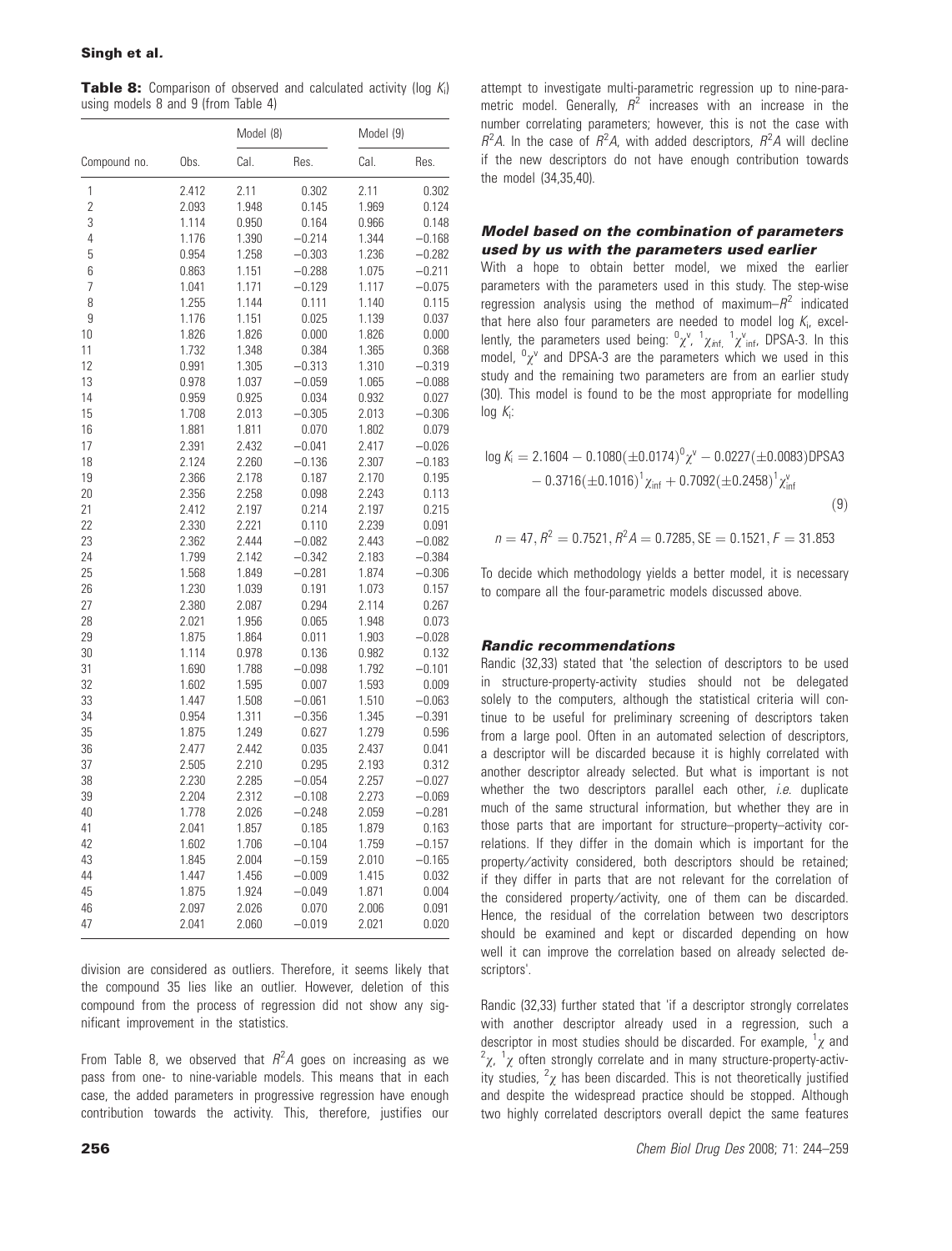of molecular structure, it is important to recognize that even highly interrelated descriptors differ in some other structural traits. The difference between them may be relatively small, but nevertheless very important for structure–property regression'. Randic further argued that 'The criteria for inclusion or exclusion of descriptors should not be based on parallelism between descriptors even if overwhelming, but should be based on whether the part in which two descriptors disagree is or is not relevant for the characterization of the property considered'.

Randic (32) gave an example of a model where two variables are highly correlated  $(R > 0.98)$ . When single descriptor models were built (Rs<0.117), they were not able to predict the molar refraction. However, there is an improvement on the prediction when the two descriptors are combined in a two variable model  $(R = 0.971)$ . In this case, it is clear that the collinearity is not factor in the construction of the model and that the R values increase when collinearity is allowed, *i.e.* this example is statistically justified.

In another paper, Peterangelo and Seybold (Int. J. Quantum Chem. 2004, 96, 1–9) showed four examples where Randic's suggestion was explored. In all of them, the single variable models present  $R$ 's < 0.3633, and the two variable models present  $R$ 's > 0.8471. In these examples, it is also clear that the collinearity effect is statistically allowed.

Perfect multicollinearity occurs when one of the independent variables in a regression equation is perfectly correlated with another variable (i.e.  $R = \pm 1.000$ ). One of the problems with multicollinearity is that, in this situation, it is impossible to calculate the leastsquares. Another problem with multicollinearty is that it increases the standard errors associated with the individual regression coefficients.

As mentioned earlier, in the present case, the topological descriptors FPSA1 and FNSA1 are perfectly collinear  $(R^2 = 1)$ , and our data show that in going from eqn 2 to eqn 3, and so on, the  $R^2$  value increases by about 0.0270 units in each step. The difference in  $R^2$ from the first model to the last model is about 0.11 (very far from the increases on  $R^2$  shown in either Randic's or Peterangelo's examples).This, therefore, very much justifies the application of VIF⁄ MIF statistics and the consequent development of models free from colinearity defect. All this happened by considering very high values of collinear parameters: FPSA1 and FNSA1.

#### Cross-validation

It is worth mentioning that models with excellent statistics need not necessarily mean that they possess excellent prediction capacity also. To be an excellent model, it should have excellent prediction capacity also. The prediction capacity can be judged in two different ways: (i) by estimating Pogliani's quality factor, Q (ii) by evaluating cross-validated parameters. The use of Q factor is questioned and, therefore, we used cross-validated parameters for estimating prediction capacity of the proposed models.

In principle, cross-validation is a practical and reliable method for testing the significance of a model. Hence, to validate the final models generated individually for different activities / properties, leaveone-out method is used to do cross-validation. The leave-one-out method consists of developing a number of models with one compound omitted at the time after developing each model. The omitted sample data are predicted and the difference between observed and predicted values (activities) is calculated. The predictive ability of the model is quantified in terms of the corresponding leave-one-out cross-validated parameters. The cross-validated parameters often used being PRESS (predicted residual sum of squares), SSY (sum of the squares of the response value),  $r_{CV}^2$  (overall predictive ability),  $S_{\text{PRESS}}$  or  $S_{\text{CV}}$  (uncertainty of prediction), and PSE or  $S_{\text{pred}}$  (predictive square error). These parameters are defined as below:

$$
PRESS = \sum_{y} (Y_{est} - Y_{obs})^2
$$
 (10)

$$
SSY = \sum_{y} (Y_{obs} - Y_{mean})^2
$$
 (11)

$$
r_{\text{cv}}^2 = q^2 = 1.0 - \frac{\sum_{i=1}^{n} (Y_{\text{obs}} - Y_{\text{est}})^2}{\sum_{i=1}^{n} (Y_{\text{obs}} - Y_{\text{mean}})^2}
$$
(12)

$$
S_{PRESS} = S_{cv} = \sqrt{\frac{\sum_{i=1}^{n} (Y_{obs} - Y_{est})^2}{N - M - 1}}
$$
(13)

$$
PSE = S_{pred} = \sqrt{\frac{\sum_{i=1}^{n} (Y_{obs} - Y_{est})^2}{N}}
$$
(14)

Here,  $Y_{\text{obs}}$  and  $Y_{\text{est}}$  are the experimental and predictive values of the activity respectively.  $Y_{\text{mean}}$  is the mean value of  $Y_{\text{obs}}$ . N is the number of compounds used,  $M$  is the number of parameters (descriptors) used in the model. For a reliable model, the  $r_{CV}^2$  (or  $q^2$ ) values should be >0.6. The model is considered to be excellent, if  $r_{\text{CV}}^2$  (or  $q^2$ ) is  $\geq$ 0.9. The actual predictive ability (predictive power) of the model is validated using an external prediction set (41). The performance of the model (its predictive ability or predictive power) can be given by PSE (or  $S_{\text{pred}}$ ).

The aforementioned cross-validated parameters calculated for the models discussed above are summarized in Table 9. The data show that except for the one-variable model, all other models are reliable models. The S<sub>PRESS</sub> as well as PSE are good parameters to be used for discussing the uncertainty in prediction. The lower the value of

Table 9: Cross-validated parameters for the proposed models

| Model | <b>PRESS</b> | SSY    | PRESS/SSY | $r_{\rm FV}^2$ | SPRESS | <b>PSE</b> |
|-------|--------------|--------|-----------|----------------|--------|------------|
|       | 4.5128       | 7.4684 | 0.6042    | 0.3957         | 0.3166 | 0.3098     |
| 2     | 3.5709       | 8.4103 | 0.4246    | 0.5754         | 0.2848 | 0.2756     |
| 3     | 3.2465       | 8.7347 | 0.3716    | 0.6283         | 0.2747 | 0.2628     |
| 4     | 2.9997       | 8.8915 | 0.3339    | 0.6660         | 0.2672 | 0.2526     |
| 5     | 2.5276       | 9.4536 | 0.2673    | 0.7326         | 0.2482 | 0.2319     |
| 6     | 1.9848       | 9.9964 | 0.1985    | 0.8014         | 0 2285 | 0.2055     |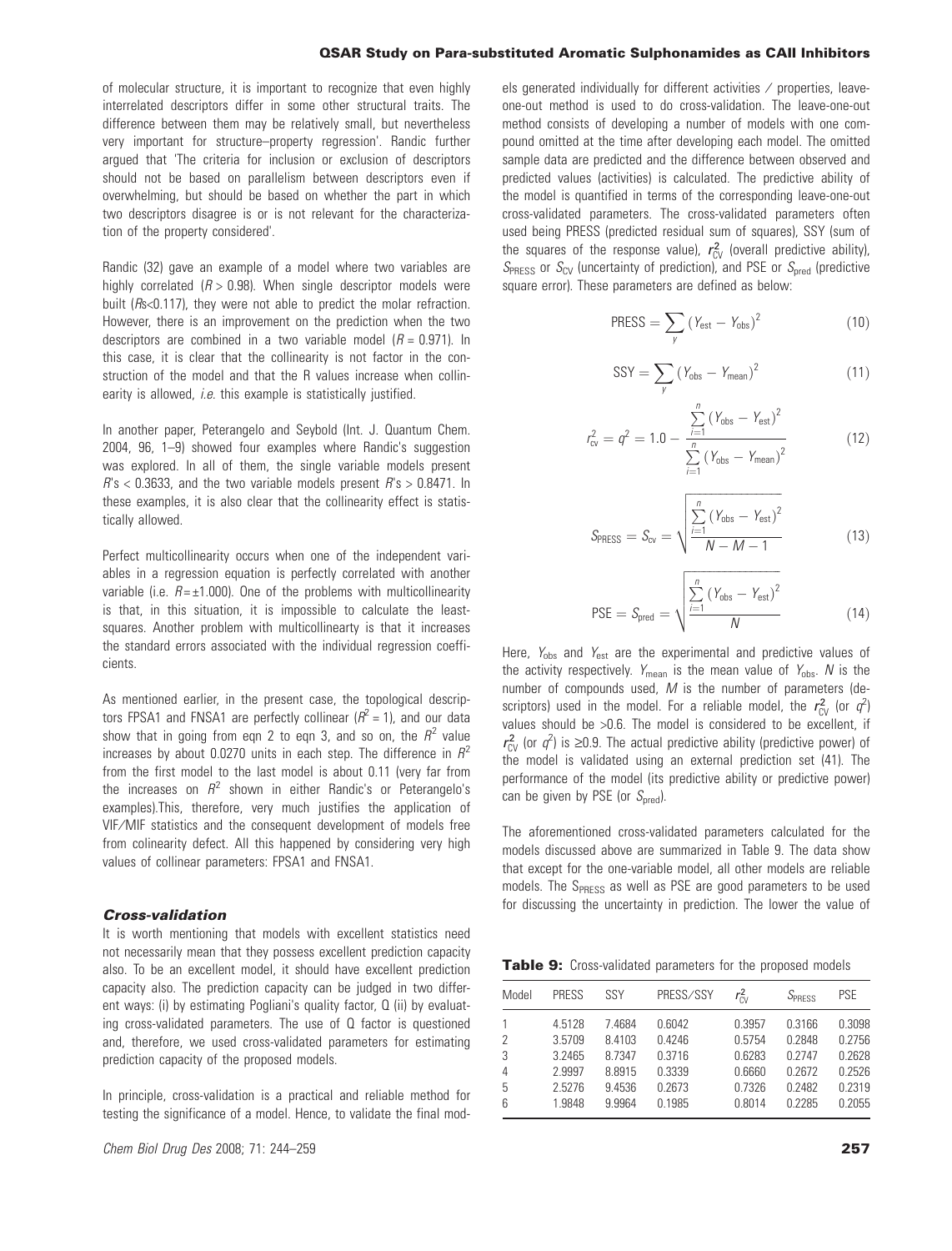these parameters, the better will be the predictive ability of the model. A perusal of Table 9 shows that both these parameters go on decreasing as we pass from one- to eight-variable models and that it is the lowest for the model 8. Hence, once again, we find that the most appropriate model for modeling log  $K_i$  (hCA-II) is this eight-parametric model.

It is argued that PRESS is a good estimate of the real predictive error of the model. If PRESS is smaller than SSY, the model predicts better than chance and can be considered statistically significant. The ratio PRESS/SSY can be used to calculate approximate confidence intervals of prediction of new observations (compounds). To be a reasonable QSAR model, PRESS/SSY should be smaller than 0.4 and the value of this ratio smaller than 0.1 indicates an excellent model. A perusal of Table 9 shows that except for the three-parametric model, all other higher parametric models have PRESS/SSY <0.4 thereby indicating them to be reasonable models. This ratio for the eight-parametric model is more or less nearer 0.1 indicating it to have the best prediction capacity.

#### **Experimental**

- Inhibitory activity. The inhibitory activity (log  $K_i$ ) for the set of 47 compounds was adopted from the earlier work of the authors (Supuran) (31).
- Topological indices. Twenty-nine topological indices used in the present study were either calculated using DRAGON software<sup>a</sup> or KARELSON and CHEMAXON software<sup>b</sup>. The structure optimization was made using HYPERCHEM<sup>c</sup> and ACD LABS<sup>d</sup> softwares.
- Regression analysis. The step-wise regression analysis based on the method of maximum- $R^2$  (35-37) was proposed using NCSS<sup>e</sup> software. The meaning of the topological indices are given in Appendix A.

#### Acknowledgements

One of the authors, Shalini Singh expresses her thanks to the Department of Science & Technology, Government of India, New Delhi, for awarding D ST project SR/WOS-A/CS/61/2004 under Woman Scientists scheme and to Principal for his interest and for providing facility to carry out this work.

#### **References**

- 1. [Supuran C.T., Scozzafava A., Casini A. \(2004\) Development of](https://www.researchgate.net/publication/285970258_Development_of_sulfonamide_carbonic_anhydrase_inhibitors_CAIs?el=1_x_8&enrichId=rgreq-2e58187b44d4a6fad8f9fd10e35afe98-XXX&enrichSource=Y292ZXJQYWdlOzU2MzExMTk7QVM6OTk0NjAxNjQwOTYwMTNAMTQwMDcyNDU1OTczMA==) [sulfonamide carbonic anhydrase inhibitors \(CAIs\). In: Supuran](https://www.researchgate.net/publication/285970258_Development_of_sulfonamide_carbonic_anhydrase_inhibitors_CAIs?el=1_x_8&enrichId=rgreq-2e58187b44d4a6fad8f9fd10e35afe98-XXX&enrichSource=Y292ZXJQYWdlOzU2MzExMTk7QVM6OTk0NjAxNjQwOTYwMTNAMTQwMDcyNDU1OTczMA==) [C.T., Scozzafava A., Conway J., editors. Carbonic Anhydrase, Its](https://www.researchgate.net/publication/285970258_Development_of_sulfonamide_carbonic_anhydrase_inhibitors_CAIs?el=1_x_8&enrichId=rgreq-2e58187b44d4a6fad8f9fd10e35afe98-XXX&enrichSource=Y292ZXJQYWdlOzU2MzExMTk7QVM6OTk0NjAxNjQwOTYwMTNAMTQwMDcyNDU1OTczMA==) [Inhibitors and Activators. Boca Raton \(FL\): CRC Press;p. 67.](https://www.researchgate.net/publication/285970258_Development_of_sulfonamide_carbonic_anhydrase_inhibitors_CAIs?el=1_x_8&enrichId=rgreq-2e58187b44d4a6fad8f9fd10e35afe98-XXX&enrichSource=Y292ZXJQYWdlOzU2MzExMTk7QVM6OTk0NjAxNjQwOTYwMTNAMTQwMDcyNDU1OTczMA==)
- 2. [Clare B.W., Supuran C.T. \(2006\) A perspective on quantitative](https://www.researchgate.net/publication/6923572_A_perspective_on_quantitative_structure-activity_relationships_and_carbonic_anhydrase_inhibitors?el=1_x_8&enrichId=rgreq-2e58187b44d4a6fad8f9fd10e35afe98-XXX&enrichSource=Y292ZXJQYWdlOzU2MzExMTk7QVM6OTk0NjAxNjQwOTYwMTNAMTQwMDcyNDU1OTczMA==) [structure-activity relationships and carbonic anhydrase inhibitors.](https://www.researchgate.net/publication/6923572_A_perspective_on_quantitative_structure-activity_relationships_and_carbonic_anhydrase_inhibitors?el=1_x_8&enrichId=rgreq-2e58187b44d4a6fad8f9fd10e35afe98-XXX&enrichSource=Y292ZXJQYWdlOzU2MzExMTk7QVM6OTk0NjAxNjQwOTYwMTNAMTQwMDcyNDU1OTczMA==) [Expert Opin Drug Metab Toxicol;2:113–137.](https://www.researchgate.net/publication/6923572_A_perspective_on_quantitative_structure-activity_relationships_and_carbonic_anhydrase_inhibitors?el=1_x_8&enrichId=rgreq-2e58187b44d4a6fad8f9fd10e35afe98-XXX&enrichSource=Y292ZXJQYWdlOzU2MzExMTk7QVM6OTk0NjAxNjQwOTYwMTNAMTQwMDcyNDU1OTczMA==)
- 3. [Wiener H. \(1947\) Structural determination of paraffins boiling](https://www.researchgate.net/publication/42309069_Structural_Determination_of_Paraffin_Boiling_Points?el=1_x_8&enrichId=rgreq-2e58187b44d4a6fad8f9fd10e35afe98-XXX&enrichSource=Y292ZXJQYWdlOzU2MzExMTk7QVM6OTk0NjAxNjQwOTYwMTNAMTQwMDcyNDU1OTczMA==) [points. J Am Chem Soc;69:17–20.](https://www.researchgate.net/publication/42309069_Structural_Determination_of_Paraffin_Boiling_Points?el=1_x_8&enrichId=rgreq-2e58187b44d4a6fad8f9fd10e35afe98-XXX&enrichSource=Y292ZXJQYWdlOzU2MzExMTk7QVM6OTk0NjAxNjQwOTYwMTNAMTQwMDcyNDU1OTczMA==)
- 4. [Randic M. \(1975\) On characterization of molecular branching. J](https://www.researchgate.net/publication/231473566_On_Characterization_of_Molecular_Branching?el=1_x_8&enrichId=rgreq-2e58187b44d4a6fad8f9fd10e35afe98-XXX&enrichSource=Y292ZXJQYWdlOzU2MzExMTk7QVM6OTk0NjAxNjQwOTYwMTNAMTQwMDcyNDU1OTczMA==) [Amer Chem Soc;97:6609–6615.](https://www.researchgate.net/publication/231473566_On_Characterization_of_Molecular_Branching?el=1_x_8&enrichId=rgreq-2e58187b44d4a6fad8f9fd10e35afe98-XXX&enrichSource=Y292ZXJQYWdlOzU2MzExMTk7QVM6OTk0NjAxNjQwOTYwMTNAMTQwMDcyNDU1OTczMA==)
- 5. Randic M. (2001) The coonectivity index 25 years The connectivity index 25 years after. J Mole Graph Model;20:19–35.
- 6. [Kier L.B., Hall L.H., Murray W.J., Randic M. \(1975\) Molecular](https://www.researchgate.net/publication/21948145_Molecular_Connectivity_I_Relationship_to_Nonspecific_Local_Anesthesia?el=1_x_8&enrichId=rgreq-2e58187b44d4a6fad8f9fd10e35afe98-XXX&enrichSource=Y292ZXJQYWdlOzU2MzExMTk7QVM6OTk0NjAxNjQwOTYwMTNAMTQwMDcyNDU1OTczMA==) [connectivity. I: Relation to non-specific anesthesia. J Pharm](https://www.researchgate.net/publication/21948145_Molecular_Connectivity_I_Relationship_to_Nonspecific_Local_Anesthesia?el=1_x_8&enrichId=rgreq-2e58187b44d4a6fad8f9fd10e35afe98-XXX&enrichSource=Y292ZXJQYWdlOzU2MzExMTk7QVM6OTk0NjAxNjQwOTYwMTNAMTQwMDcyNDU1OTczMA==) [Sci;64:1971–1974.](https://www.researchgate.net/publication/21948145_Molecular_Connectivity_I_Relationship_to_Nonspecific_Local_Anesthesia?el=1_x_8&enrichId=rgreq-2e58187b44d4a6fad8f9fd10e35afe98-XXX&enrichSource=Y292ZXJQYWdlOzU2MzExMTk7QVM6OTk0NjAxNjQwOTYwMTNAMTQwMDcyNDU1OTczMA==)
- 7. [Kier L.B., Hall L.H. \(1976\) Molecular Connectivity in Chemistry](https://www.researchgate.net/publication/246863675_Medical_Chemistry_Vol_14_Molecular_Connectivity_in_Chemistry_and_Drug_Research?el=1_x_8&enrichId=rgreq-2e58187b44d4a6fad8f9fd10e35afe98-XXX&enrichSource=Y292ZXJQYWdlOzU2MzExMTk7QVM6OTk0NjAxNjQwOTYwMTNAMTQwMDcyNDU1OTczMA==) [and Drug Research. New York: Academic Press.](https://www.researchgate.net/publication/246863675_Medical_Chemistry_Vol_14_Molecular_Connectivity_in_Chemistry_and_Drug_Research?el=1_x_8&enrichId=rgreq-2e58187b44d4a6fad8f9fd10e35afe98-XXX&enrichSource=Y292ZXJQYWdlOzU2MzExMTk7QVM6OTk0NjAxNjQwOTYwMTNAMTQwMDcyNDU1OTczMA==)
- 8. [Khadikar P.V., Deshpande N.V., Kale P.P., Dobrynin A., Gutman I.,](https://www.researchgate.net/publication/220524285_The_Szeged_Index_and_an_Analogy_with_the_Wiener_Index?el=1_x_8&enrichId=rgreq-2e58187b44d4a6fad8f9fd10e35afe98-XXX&enrichSource=Y292ZXJQYWdlOzU2MzExMTk7QVM6OTk0NjAxNjQwOTYwMTNAMTQwMDcyNDU1OTczMA==) [Domotor G. \(1995\) The szeged index and an analogy with the](https://www.researchgate.net/publication/220524285_The_Szeged_Index_and_an_Analogy_with_the_Wiener_Index?el=1_x_8&enrichId=rgreq-2e58187b44d4a6fad8f9fd10e35afe98-XXX&enrichSource=Y292ZXJQYWdlOzU2MzExMTk7QVM6OTk0NjAxNjQwOTYwMTNAMTQwMDcyNDU1OTczMA==) [wiener index. J Chem Inf Comput Sci;35:547–550.](https://www.researchgate.net/publication/220524285_The_Szeged_Index_and_an_Analogy_with_the_Wiener_Index?el=1_x_8&enrichId=rgreq-2e58187b44d4a6fad8f9fd10e35afe98-XXX&enrichSource=Y292ZXJQYWdlOzU2MzExMTk7QVM6OTk0NjAxNjQwOTYwMTNAMTQwMDcyNDU1OTczMA==)
- 9. Gutman I., Khadikar P.V., Rajput P.V., Karmarkar S. (1995) The szeged index of polyacenes. J Serb Chem Soc;60:759–764.
- 10. [Khadikar P.V., Karmarkar S., Agrawal V.K., Singh J., Shrivastava](https://www.researchgate.net/publication/233683186_Szeged_Index_-_Applications_for_Drug_Modeling?el=1_x_8&enrichId=rgreq-2e58187b44d4a6fad8f9fd10e35afe98-XXX&enrichSource=Y292ZXJQYWdlOzU2MzExMTk7QVM6OTk0NjAxNjQwOTYwMTNAMTQwMDcyNDU1OTczMA==) [A., Lukovits I., Diudea M.V. \(2005\) Szeged index – applications](https://www.researchgate.net/publication/233683186_Szeged_Index_-_Applications_for_Drug_Modeling?el=1_x_8&enrichId=rgreq-2e58187b44d4a6fad8f9fd10e35afe98-XXX&enrichSource=Y292ZXJQYWdlOzU2MzExMTk7QVM6OTk0NjAxNjQwOTYwMTNAMTQwMDcyNDU1OTczMA==) [for drug modeling. Lett Drug Des Discov;2:606–624.](https://www.researchgate.net/publication/233683186_Szeged_Index_-_Applications_for_Drug_Modeling?el=1_x_8&enrichId=rgreq-2e58187b44d4a6fad8f9fd10e35afe98-XXX&enrichSource=Y292ZXJQYWdlOzU2MzExMTk7QVM6OTk0NjAxNjQwOTYwMTNAMTQwMDcyNDU1OTczMA==)
- 11. [Gutman I., Klavzar S. \(1995\) An algorithm for the calculation of](https://www.researchgate.net/publication/220522870_An_Algorithm_for_the_Calculation_of_the_Szeged_Index_of_Benzenoid_Hydrocarbons?el=1_x_8&enrichId=rgreq-2e58187b44d4a6fad8f9fd10e35afe98-XXX&enrichSource=Y292ZXJQYWdlOzU2MzExMTk7QVM6OTk0NjAxNjQwOTYwMTNAMTQwMDcyNDU1OTczMA==) [the szeged index of benzenoid hydrocarbons. J Chem Inf Comput](https://www.researchgate.net/publication/220522870_An_Algorithm_for_the_Calculation_of_the_Szeged_Index_of_Benzenoid_Hydrocarbons?el=1_x_8&enrichId=rgreq-2e58187b44d4a6fad8f9fd10e35afe98-XXX&enrichSource=Y292ZXJQYWdlOzU2MzExMTk7QVM6OTk0NjAxNjQwOTYwMTNAMTQwMDcyNDU1OTczMA==) [Sci;35:1011–1014.](https://www.researchgate.net/publication/220522870_An_Algorithm_for_the_Calculation_of_the_Szeged_Index_of_Benzenoid_Hydrocarbons?el=1_x_8&enrichId=rgreq-2e58187b44d4a6fad8f9fd10e35afe98-XXX&enrichSource=Y292ZXJQYWdlOzU2MzExMTk7QVM6OTk0NjAxNjQwOTYwMTNAMTQwMDcyNDU1OTczMA==)
- 12. Khadikar P.V. (2000) On a novel structural descriptor PI. Nat Acad Sci Lett;23:113–118.
- 13. [Khadikar P.V., Karmarkar S., Agrawal V.K. \(2001\) A Novel PI](https://www.researchgate.net/publication/11845008_A_novel_PI_index_and_its_applications_to_QSPRQSAR_studies?el=1_x_8&enrichId=rgreq-2e58187b44d4a6fad8f9fd10e35afe98-XXX&enrichSource=Y292ZXJQYWdlOzU2MzExMTk7QVM6OTk0NjAxNjQwOTYwMTNAMTQwMDcyNDU1OTczMA==) [index and its applications to QSPR](https://www.researchgate.net/publication/11845008_A_novel_PI_index_and_its_applications_to_QSPRQSAR_studies?el=1_x_8&enrichId=rgreq-2e58187b44d4a6fad8f9fd10e35afe98-XXX&enrichSource=Y292ZXJQYWdlOzU2MzExMTk7QVM6OTk0NjAxNjQwOTYwMTNAMTQwMDcyNDU1OTczMA==)/QSAR studies. J Chem Inf [Comput Sci;41:934–949.](https://www.researchgate.net/publication/11845008_A_novel_PI_index_and_its_applications_to_QSPRQSAR_studies?el=1_x_8&enrichId=rgreq-2e58187b44d4a6fad8f9fd10e35afe98-XXX&enrichSource=Y292ZXJQYWdlOzU2MzExMTk7QVM6OTk0NjAxNjQwOTYwMTNAMTQwMDcyNDU1OTczMA==)
- 14. [Khadikar P.V., Kale P.P., Deshpande N.V., Karmarkar S., Agrawal](https://www.researchgate.net/publication/226344738_Novel_PI_Indices_of_Hexagonal_Chains?el=1_x_8&enrichId=rgreq-2e58187b44d4a6fad8f9fd10e35afe98-XXX&enrichSource=Y292ZXJQYWdlOzU2MzExMTk7QVM6OTk0NjAxNjQwOTYwMTNAMTQwMDcyNDU1OTczMA==) [V.K. \(2001\) Novel PI indices of hexagonal chains. J Math](https://www.researchgate.net/publication/226344738_Novel_PI_Indices_of_Hexagonal_Chains?el=1_x_8&enrichId=rgreq-2e58187b44d4a6fad8f9fd10e35afe98-XXX&enrichSource=Y292ZXJQYWdlOzU2MzExMTk7QVM6OTk0NjAxNjQwOTYwMTNAMTQwMDcyNDU1OTczMA==) [Chem;29:143–150.](https://www.researchgate.net/publication/226344738_Novel_PI_Indices_of_Hexagonal_Chains?el=1_x_8&enrichId=rgreq-2e58187b44d4a6fad8f9fd10e35afe98-XXX&enrichSource=Y292ZXJQYWdlOzU2MzExMTk7QVM6OTk0NjAxNjQwOTYwMTNAMTQwMDcyNDU1OTczMA==)
- 15. [Khadikar P.V., Karmarkar S., Varma R.G. \(2002\) On the estimation](https://www.researchgate.net/publication/255631977_On_the_estimation_of_PI_index_of_polyacenes?el=1_x_8&enrichId=rgreq-2e58187b44d4a6fad8f9fd10e35afe98-XXX&enrichSource=Y292ZXJQYWdlOzU2MzExMTk7QVM6OTk0NjAxNjQwOTYwMTNAMTQwMDcyNDU1OTczMA==) [of PI index of polyacenes. Acta Chim Slov;49:755–771.](https://www.researchgate.net/publication/255631977_On_the_estimation_of_PI_index_of_polyacenes?el=1_x_8&enrichId=rgreq-2e58187b44d4a6fad8f9fd10e35afe98-XXX&enrichSource=Y292ZXJQYWdlOzU2MzExMTk7QVM6OTk0NjAxNjQwOTYwMTNAMTQwMDcyNDU1OTczMA==)
- 16. [Ashrafi A.R., Loghman A. \(2006\) PI index of some benzenoid](https://www.researchgate.net/publication/244781565_PI_index_of_some_benzenoid_graph?el=1_x_8&enrichId=rgreq-2e58187b44d4a6fad8f9fd10e35afe98-XXX&enrichSource=Y292ZXJQYWdlOzU2MzExMTk7QVM6OTk0NjAxNjQwOTYwMTNAMTQwMDcyNDU1OTczMA==) [graph. J Chilean Chem Soc;51:968–970.](https://www.researchgate.net/publication/244781565_PI_index_of_some_benzenoid_graph?el=1_x_8&enrichId=rgreq-2e58187b44d4a6fad8f9fd10e35afe98-XXX&enrichSource=Y292ZXJQYWdlOzU2MzExMTk7QVM6OTk0NjAxNjQwOTYwMTNAMTQwMDcyNDU1OTczMA==)
- 17. [Manoochehrian B., Yousefi-Azari H., Asharfi A.R. PI polynomial](https://www.researchgate.net/publication/266909712_PI_polynomial_of_some_benzenoid_traphs?el=1_x_8&enrichId=rgreq-2e58187b44d4a6fad8f9fd10e35afe98-XXX&enrichSource=Y292ZXJQYWdlOzU2MzExMTk7QVM6OTk0NjAxNjQwOTYwMTNAMTQwMDcyNDU1OTczMA==) [of some benzenoid graphs. Commu Math Comput Che \(MATCH\)](https://www.researchgate.net/publication/266909712_PI_polynomial_of_some_benzenoid_traphs?el=1_x_8&enrichId=rgreq-2e58187b44d4a6fad8f9fd10e35afe98-XXX&enrichSource=Y292ZXJQYWdlOzU2MzExMTk7QVM6OTk0NjAxNjQwOTYwMTNAMTQwMDcyNDU1OTczMA==) [In Press.](https://www.researchgate.net/publication/266909712_PI_polynomial_of_some_benzenoid_traphs?el=1_x_8&enrichId=rgreq-2e58187b44d4a6fad8f9fd10e35afe98-XXX&enrichSource=Y292ZXJQYWdlOzU2MzExMTk7QVM6OTk0NjAxNjQwOTYwMTNAMTQwMDcyNDU1OTczMA==)
- 18. [John P.E., Khadikar P.V., Singh J. \(2007\) A method for computing](https://www.researchgate.net/publication/225904927_A_Method_of_Computing_the_PI_Index_of_Benzenoid_Hydrocarbons_Using_Orthogonal_Cuts?el=1_x_8&enrichId=rgreq-2e58187b44d4a6fad8f9fd10e35afe98-XXX&enrichSource=Y292ZXJQYWdlOzU2MzExMTk7QVM6OTk0NjAxNjQwOTYwMTNAMTQwMDcyNDU1OTczMA==) [the pi index of benzenoid hydrocarbons using orthogonal cuts. J](https://www.researchgate.net/publication/225904927_A_Method_of_Computing_the_PI_Index_of_Benzenoid_Hydrocarbons_Using_Orthogonal_Cuts?el=1_x_8&enrichId=rgreq-2e58187b44d4a6fad8f9fd10e35afe98-XXX&enrichSource=Y292ZXJQYWdlOzU2MzExMTk7QVM6OTk0NjAxNjQwOTYwMTNAMTQwMDcyNDU1OTczMA==) [Math Chem;42:37–47.](https://www.researchgate.net/publication/225904927_A_Method_of_Computing_the_PI_Index_of_Benzenoid_Hydrocarbons_Using_Orthogonal_Cuts?el=1_x_8&enrichId=rgreq-2e58187b44d4a6fad8f9fd10e35afe98-XXX&enrichSource=Y292ZXJQYWdlOzU2MzExMTk7QVM6OTk0NjAxNjQwOTYwMTNAMTQwMDcyNDU1OTczMA==)
- 19. [Khadikar P.V., Diudea M., Singh J., John P., Shrivastava A.,](https://www.researchgate.net/publication/233510039_Use_of_PI_Index_in_Computer-Aided_Designing_of_Bioactive_Compounds?el=1_x_8&enrichId=rgreq-2e58187b44d4a6fad8f9fd10e35afe98-XXX&enrichSource=Y292ZXJQYWdlOzU2MzExMTk7QVM6OTk0NjAxNjQwOTYwMTNAMTQwMDcyNDU1OTczMA==) [Singh S., Karmarkar S., Lakhwani M., Thakur P. \(2006\) Use of PI](https://www.researchgate.net/publication/233510039_Use_of_PI_Index_in_Computer-Aided_Designing_of_Bioactive_Compounds?el=1_x_8&enrichId=rgreq-2e58187b44d4a6fad8f9fd10e35afe98-XXX&enrichSource=Y292ZXJQYWdlOzU2MzExMTk7QVM6OTk0NjAxNjQwOTYwMTNAMTQwMDcyNDU1OTczMA==) [index in computer-aided designing of bioactive compounds. Curr](https://www.researchgate.net/publication/233510039_Use_of_PI_Index_in_Computer-Aided_Designing_of_Bioactive_Compounds?el=1_x_8&enrichId=rgreq-2e58187b44d4a6fad8f9fd10e35afe98-XXX&enrichSource=Y292ZXJQYWdlOzU2MzExMTk7QVM6OTk0NjAxNjQwOTYwMTNAMTQwMDcyNDU1OTczMA==) [Bioact Comp;2:19–56.](https://www.researchgate.net/publication/233510039_Use_of_PI_Index_in_Computer-Aided_Designing_of_Bioactive_Compounds?el=1_x_8&enrichId=rgreq-2e58187b44d4a6fad8f9fd10e35afe98-XXX&enrichSource=Y292ZXJQYWdlOzU2MzExMTk7QVM6OTk0NjAxNjQwOTYwMTNAMTQwMDcyNDU1OTczMA==)
- 20. Singh J., Lakhwani M., Khadikar P.V., Agrawal V.K., Balaban A.T., Clare B.W., Supuran C.T. (2006) QSAR study on the inhibition of the human cytosolic isozyme VII. Rev Roum Chim;51:691–701.
- 21. Khadikar P.V., Clare B.W., Balaban A.T., Supuran C.T., Agrawal V.K., Singh J., Joshi A.K., Lakhwani M. (2006) QSAR predection of CAI, CAII, CAIV inhibitory activities: relative potential of balaban and balaban type indices. Rev Roum Chem;51:703– 717.
- 22. [Balaban A.T., Khadikar P.V., Supuran C.T., Thakur A., Thakur M.](https://www.researchgate.net/publication/7699810_Study_on_supramolecular_complexing_ability_vis-a-vis_estimation_of_pKa_of_substituted_sulfonamides_Dominating_role_of_Balaban_index_J?el=1_x_8&enrichId=rgreq-2e58187b44d4a6fad8f9fd10e35afe98-XXX&enrichSource=Y292ZXJQYWdlOzU2MzExMTk7QVM6OTk0NjAxNjQwOTYwMTNAMTQwMDcyNDU1OTczMA==) (2005) Study on supramolecular complexing ability vis-à-vis esti[mation of pKa of substituted sulfonamides: dominating role of](https://www.researchgate.net/publication/7699810_Study_on_supramolecular_complexing_ability_vis-a-vis_estimation_of_pKa_of_substituted_sulfonamides_Dominating_role_of_Balaban_index_J?el=1_x_8&enrichId=rgreq-2e58187b44d4a6fad8f9fd10e35afe98-XXX&enrichSource=Y292ZXJQYWdlOzU2MzExMTk7QVM6OTk0NjAxNjQwOTYwMTNAMTQwMDcyNDU1OTczMA==) [Balaban index \(J\). Bioorg Med Chem Lett;15:3966–3973.](https://www.researchgate.net/publication/7699810_Study_on_supramolecular_complexing_ability_vis-a-vis_estimation_of_pKa_of_substituted_sulfonamides_Dominating_role_of_Balaban_index_J?el=1_x_8&enrichId=rgreq-2e58187b44d4a6fad8f9fd10e35afe98-XXX&enrichSource=Y292ZXJQYWdlOzU2MzExMTk7QVM6OTk0NjAxNjQwOTYwMTNAMTQwMDcyNDU1OTczMA==)